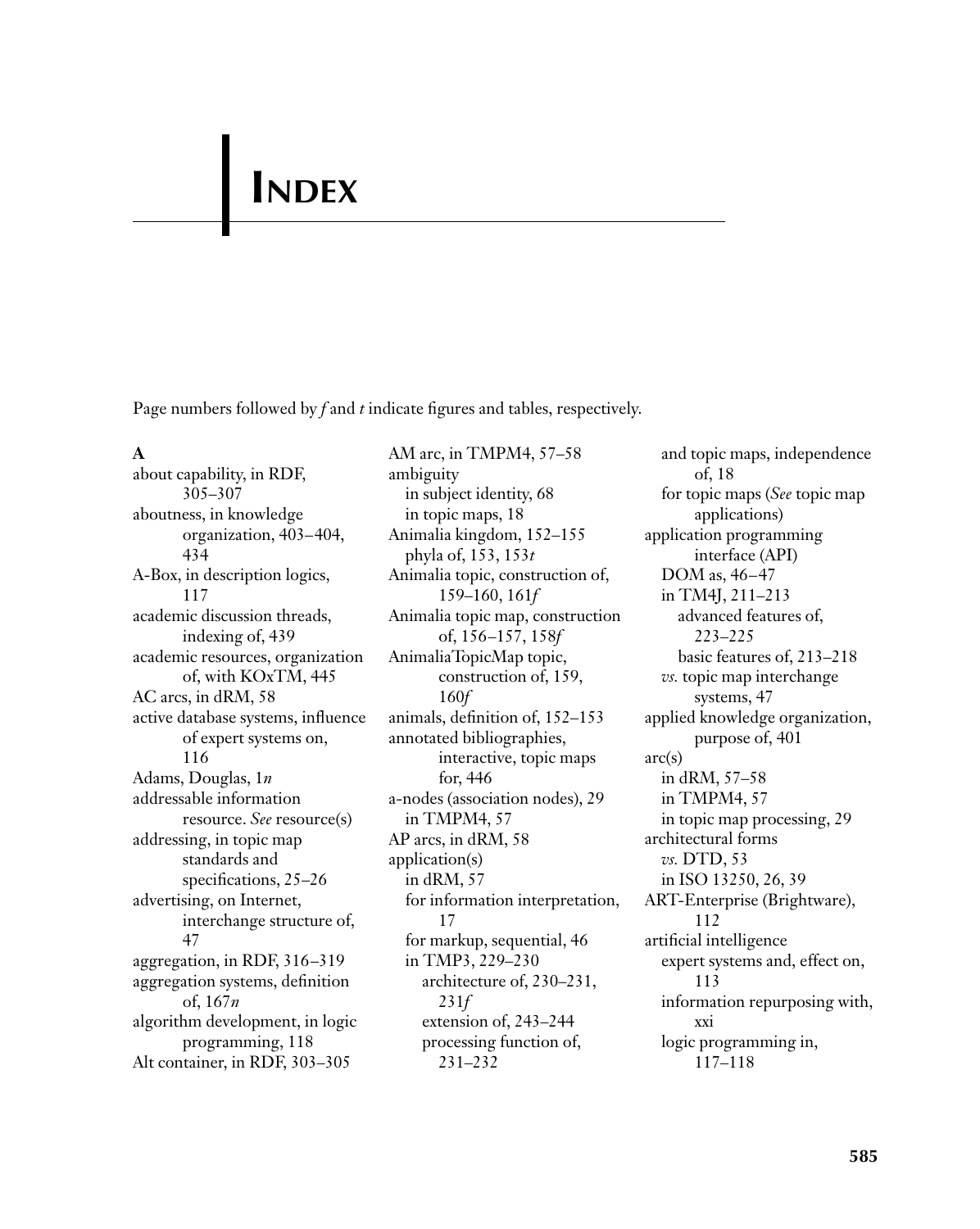AS arc, in TMPM4, 57 assertion(s). *See also* association(s) *vs.* association, 59 components of, 58, 58*f* definition of, 53, 57 in dRM, 59*f* typing mechanism in, 60–62, 61*f* assertionPattern-rolerolePlayerConstraints assertion type, 58–59 assertion types, 58–59 semantics of, privileging, 62 association(s), 88–90. *See also* assertion(s) as a-nodes in topic map graph, 29 *vs.* assertion, 59 class-instance relationship as, 364–365 in concept map, 4, 4*f* control over, 93 creation of, in SemanText, 206, 206*f* in CTW generation, 169 defining, 19 definition of, 19, 532 in early drafts of ISO13250 standard, 38 enumeration of, in TM4J, 216 ID generation for, in TM4J, 216 inferring, 352 instances of, in knowledge representation example, 359 in knowledge organization use case, 426 querying and displaying, 195–197 in RDF, 301–303, 305–307 resolving, and a-nodes, 29 roleSpec in, 90 in semantic networks, 338–339 sitemap controlled by, 195–196

source of, scope for indicating, 175 superclass-subclass relationship as, 363–364 for TMP3 creation of, 240–242 defining, 228, 229*f* visualization of, 269 in XTM specification, 54 association classes constraints on, 375–377 PSIs for, 361, 361*t* association member role, definition of, 532 associationMembership handler, in GooseWorks Toolkit, 262 association properties in knowledge representation, 359, 365–366 for semantic networks, 332–333 association role classes, PSIs for, 361, 361*t* associationScoping handler, in GooseWorks Toolkit, 262 association template, definition of, 532 associationTemplating handler, in GooseWorks Toolkit, 262 association types. *See also* instanceOf definition of, 532 in knowledge representation example, 358 in semantic networks, 334–335 assumptions, within book, xxii AT&T/Lucent, CLASSIC, 111 attributes, *vs.* element types, 27 attitude, topic maps, 48–50 authority, in PSIs, 75, 76 Automated Domain Analysis, topic maps for, 446

avatars, in visualizations, 279, 279*f* AX arc, in TMPM4, 57 axiomatic systems, in ontological engineering, 122

#### **B**

BACK, 117 back-end layer, of XSLT style sheets in CTW, 182 backward chaining, in expert systems, 114 bag structure, in RDF, 303–305, 309–311 base name, 84–85 in CTW generation, 169, 184 definition of, 533 querying and displaying, in CTW framework, 190–191 and scope, 87–88 baseNameString, 84–85 base name topic, definition of, 532 Berkeley, Mercury Prolog, 118 Berners-Lee, Tim, World Wide Web design of, 39 bibliographic databases, topic maps in, 449–452, 450*f,* 451*f* bibliographies, annotated, interactive, topic maps for, 446 Biezunski's Principle, 38–39 binary relations, in semantic networks, 329–330 Bosak, Jon, on money as document, 33 boundaries, foundational theories for, ontological, 119 bounded object sets, in HyTime addressing, 26 Bravo (Global Wisdom), 65 Brightware, ART-Enterprise, 112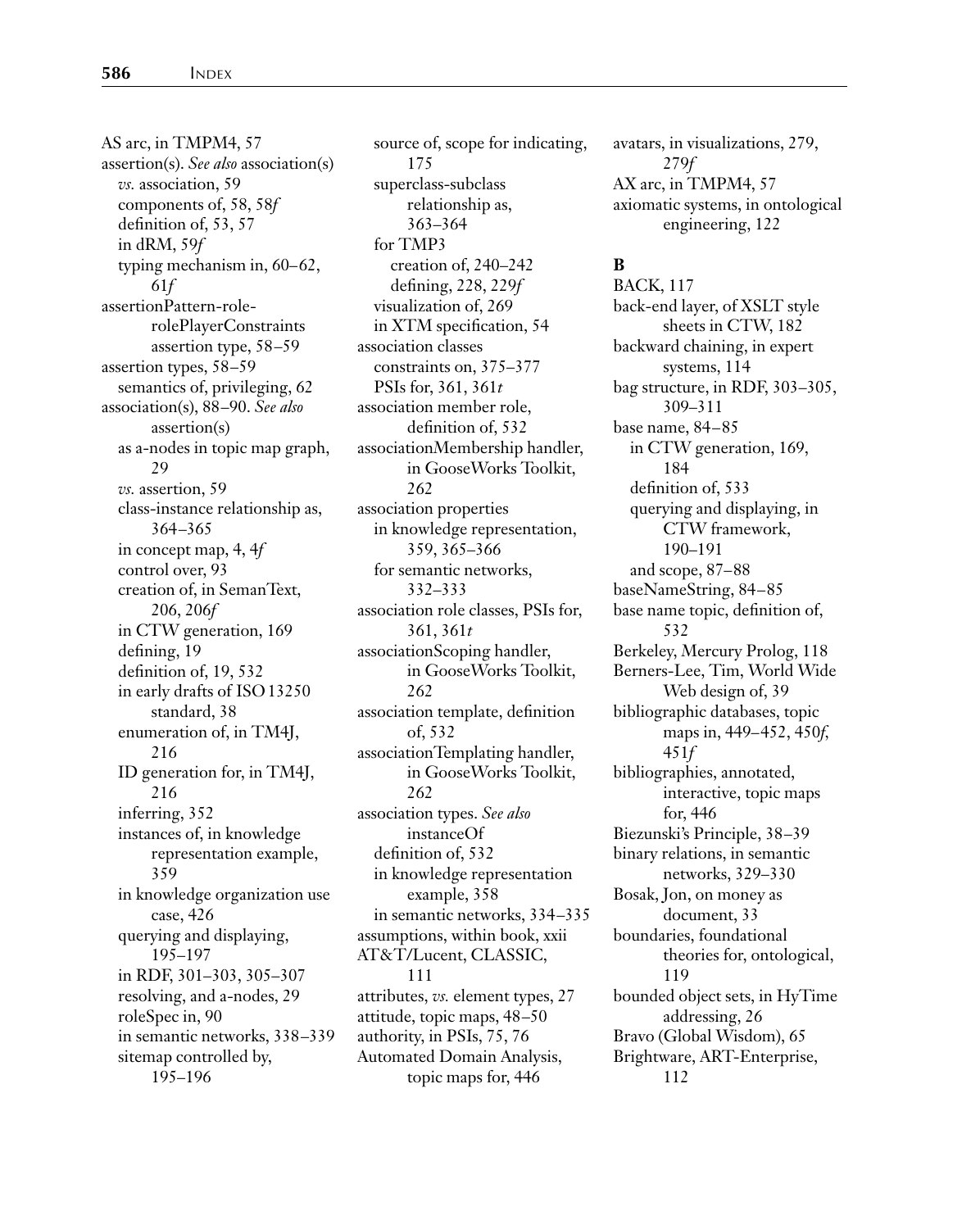business category brokering, topic maps for, 446

#### **C**

canonical syntax, constructs for, documentation for, 62 CApH (Conventions for the Application of HyTime), 38 categories knowledge as, 399 in knowledge organization, 395, 397, 404–405 sound design of, 432–433 theory of, 398 C code, in logic programming, 118 central concept, in Semantic Web, 481, 481*f* channels, use of, 188 CHIP, 118 Chordata phylum, 154, 154*f* chunking, 499 city metaphor, for visualizations, 279–280, 280*f,* 281*f* civilization, global knowledge interchange and, importance of, 48 class definition of, 92, 533 *vs.* instance, 334 as instance of other classes, 189–190 PSIs, 361, 361*t* class hierarchies constraints on, 379–380 in knowledge representation, 359, 362–365 CLASSIC (AT&T/Lucent), 111, 117 classification, history of, 150 class-instance relationship definition of, 533 in knowledge representation, 362 as association, 364–365 PSIs for, 364*t*

CLIPS (NASA), 112 Cogitative Topic Map Websites framework. *See* CTW framework collocation, of subjects, in knowledge organization, 403–404 communication changes in style of, 478 symbolic nature of, 43–44, 48–49 communities KOS construction in, 431–432 PSIs in, 75–76 complexity, in standards, and simplicity, relation of, 24 compositional modeling, for ontology encoding, 120 Computational Logic, Inc., 111 concept(s) in knowledge organization, 395, 397, 405 understanding, and learning, 496–498 concept map in education, 519–520 history of, 485–486 as topic map, 3–4, 4*f,* 442–443 XTM document for, 5–7 conceptual graphs, history of, 486 conceptualization, definition of, 124 conceptual model, as ontology, 125, 126*f* concurrent constraint logic programming, 118 connectivity, in Semantic Web, 482–483, 483*f* constraint(s) on class hierarchies, 379–380 in knowledge representation, 359, 373–374 example of, 375–379 PSIs for, 375*t* in topic maps, 339–340

constraint patterns, for knowledge representation, 374–375 constraint programming, 117–119 companies in, 111 in Web-based technologies, 119 constraints and queries layer, of road map of forthcoming ISO topic maps standards, 63–64 constructivist learning collaboration in, 518, 519*f* dominance of, 486 environments for, 514–515, 516*f* principles of, 513–514 in Semantic Web, 512–513 theory of, 495, 513 topic maps in, 13, 14–15 constructivist viewpoint, of subject identity, 68 contexts/microtheories method, for ontology encoding, 120 Conventions for the Application of HyTime (CApH), 38 conversation subject emergence through, 68–69 subjects of addressability of, 49 and symbolic communication, 43–44, 49, 78 Converter modules, in TMP3, 230 CR arcs, in dRM, 58 critical thinking definition of, 512 structure of, 517, 517*f* CTW (Cogitative Topic Map Websites) framework content in, as structured cognitive system, 169 design in, 169, 172–173 information styled in, 172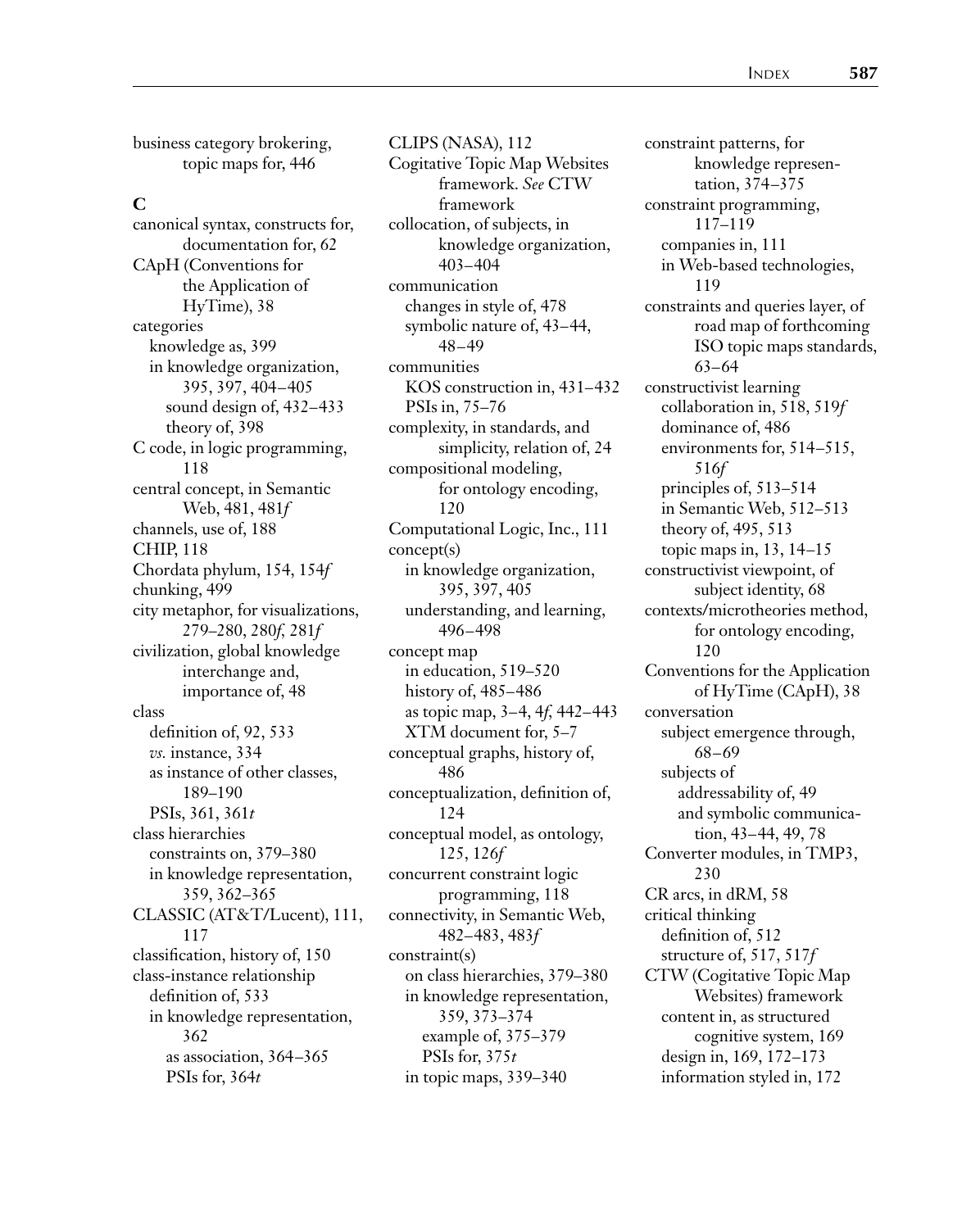CTW (*cont.*) layers of, 168 maintaining source code with, 168–169 merging in, 174 resolution levels in, 188 source code generated with, for Web sites, 171–173, 177–178, 179*f* C*x* arcs, in dRM, 58 CyberDewey, 417–419 cybernetic knowledge mapping, history of, 485 Cyc (Cycorp), 111, 119

#### **D**

DARPA, Knowledge Sharing Effort, 120 DARPA Agent Markup Language (DAML), 22, 120, 124 for knowledge organization semantics, 415 data annotation of, for computerassisted interpretation, 107 definition of, 104 and documents, relation of, 22 and knowledge, relation of, 105 *vs.* metadata, 40 subject-centric view of, 42–45 use of term, 104 database(s) relationships in, 125 *vs.* topic maps, 17–18 database(s), deductive, logic programming in, 118 database(s), relational as documents, 46 information of, on Internet, 106 purpose of, 106 SQL in, 250–251

database systems, active, expert systems and, influence on, 116 data models, *vs.* ontologies, 125 Davenport Group, in topic maps history, 37 declarative domain knowledge, encoding of, 119–120, 122 deductive databases, logic programming in, 118 deep knowledge management, 107 description in knowledge organization, 396 in RDF, 286, 286*f* description logics, 116–117 deserialization, definition of, 533 Dewey Decimal Classification, mapping to Library of Congress Subject Headings, 419–422, 420*t,* 421*t* dimensions of knowledge, 400–401 display names (ISO), 20 *vs.* variant names, 27, 54 diversity, in topic maps paradigm, 48 DOCTYPE line, in topic maps, 98 document(s) connotation of term, 46 and data, relation of, 22 money as, 33 relational databases as, 46 document() function, use of, 193–194 Document Object Model (DOM), disadvantages of, 46–47 document type definition. *See* DTD DOM. *See* Document Object Model

domain(s), Linnaean, 152*n,* 154, 154*f* domain theory encoding of, 122 logical, as ontology, 125, 126*f* in ontologies, 122 DOMXIncluder, 194 draft Reference Model. *See* dRM drill-down topic maps, 12, 155, 157*f* dRM (draft Reference Model). *See also* RM arc types in, 58 assertion types in, 58–59 patterns for, 60–62, 61*f* assertion *vs.* association in, 59 compliance with, in GooseWorks Toolkit, 263 construction rules for, 58 in GooseWorks Toolkit, 260–265 implementation of, traversing, 59–60, 59*f* querying of, in GooseWorks Toolkit, 264–265 role player constraints in, 62 serialization of, syntaxes for, 262–263 TMPM4 superseded by, 57 DTD (document type definition) *vs.* SGML architectures, 53 in syntax layer, in road map of forthcoming ISO topic map standards, 62 for XTM specification, 26, 55 mapping of, to TM4J interfaces, 213, 214*t* dual coding, 499 Dublin Core, 23 metadata items from, in RDF, 307–308, 321–325, 410–411 dynamic visuals, language transmitted through, 480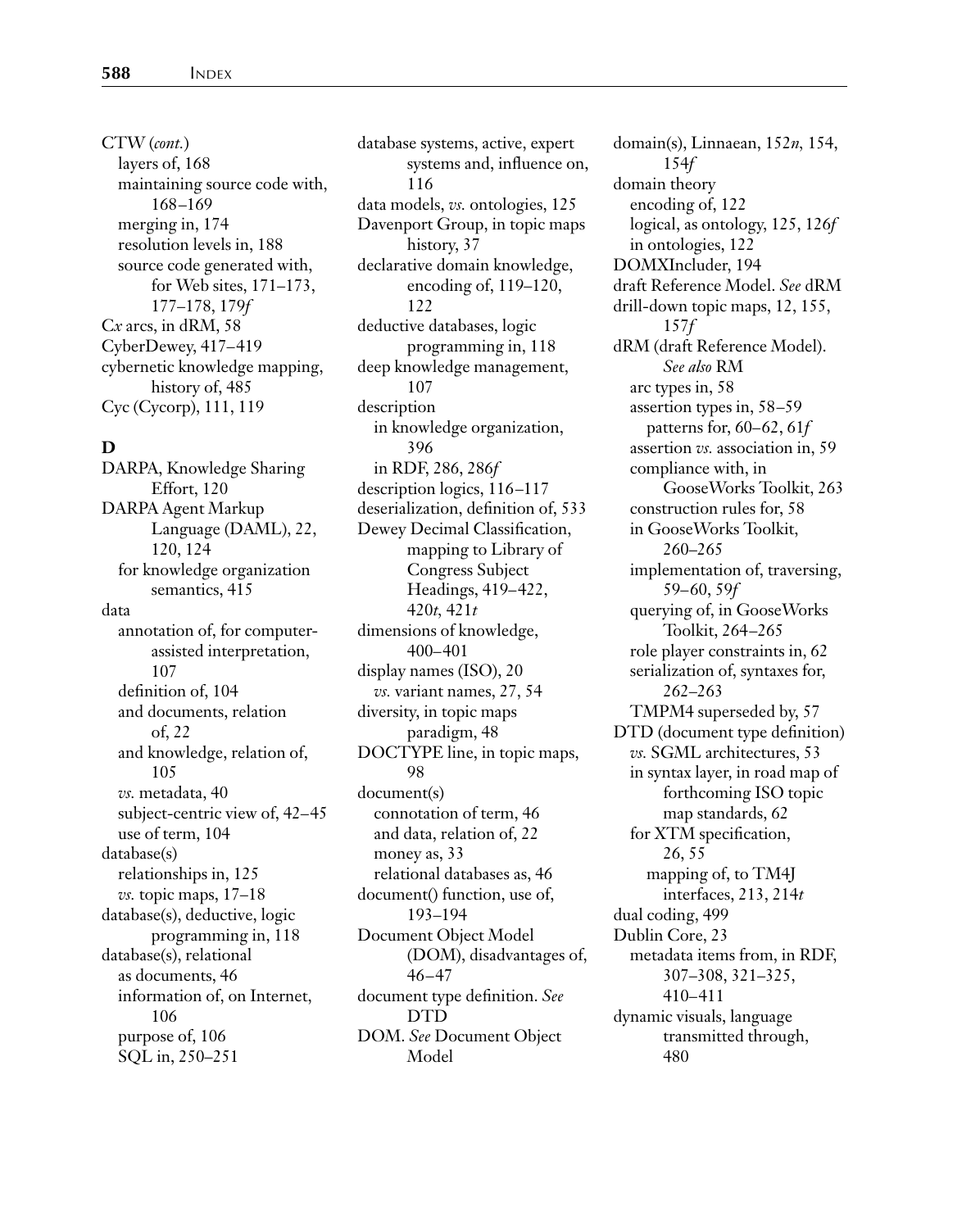#### **E**

ECLiPSe, 118 education knowledge mapping in, 485–487 semantic networks in, 486–487, 488–498, 489*f,* 490*f* on Semantic Web, 512–513 topic maps in, 12, 14–15 (*See also* IBIS) e-journals, indexing of, 440 element(s) of documents, 22 in XML, 81 element types *vs.* attributes, 27 meaning of, 47–48 empolis K42, 64, 270, 272*f* emptiness, PSI for, 78 EMYCIN, 114 Enterprise JavaBeans (EJB), in Nexist, 251 epistemology, in knowledge organization, 397 error handling, in TM4J, 217, 217*t* ET-Maps, for visualization, 275, 276*f* Eukarya domain, 154, 154*f* events, foundational theories for, ontological, 119 exception classes, in TM4J, 217, 217*t* expertise, in PSIs, 75, 76 expert systems, 113–116 and artificial intelligence, effect on, 113 backward chaining in, 114 benefits of, 115 capabilities of, 114 deficiencies of, 115–116 forward chaining in, 114 influence of, on active database systems, 116 knowledge bases based on, 112

knowledge representation tools based on, 111 rules in, 114 semantic networks for modeling, 329 single-level nature of, 113, 122 explicit referencing constraint on, in STWOL, 181 in XTM, 28–29

#### **F**

facet(s) creation of, in SemanText, 206, 207*f* in early drafts of ISO 13250 standard, 38 in knowledge organization use case, 427 *vs.* RDF, 293 and XTM specification, lack of, 29, 54 facet analysis, in knowledge organization, 398, 405–406 family tree as RDF illustration, 283–284, 283*f* in semantic network, 481–482, 482*f* topic map from, 327, 327*f* filtering. *See also* facet(s) of information, on Web, 41 finding aids, for information location, 17 five kingdoms, Linnaean, 150, 151–152, 152*t* FiveKingdoms topic map, construction of, 156–157, 158*f* f-logic, in On2broker and Ontobroker, 124 formal languages. *See also* semantic(s) computing, 34–35 in knowledge representation, 109–110

in KOSs, 412–414 on World Wide Web, 35*n* formatting conventions, for XML in this book, 15 forward chaining, in expert systems, 114 frame-based indexing, in knowledge organization, 407–408, 422 functional equivalence, in knowledge organization, 403–404

#### **G**

G2 (Gensym), 112 Galen (Generalised Architecture for Languages, Encylopaedias and Nomenclatures in medicine) project, reuse of, in ontology-driven topic maps, 130 GCARI (Graphic Communications Association Research Institute), CApH hosted by, 38 general interest information, PSIs and, usefulness of, 76–77 generic markup. *See* SGML Gensym, G2, 112 global knowledge interchange abstractions of, 32 SGML and, 36 importance of, in civilization, 48 increased understanding of, 49 infoglut and, problem of, 49 technological contributions to, 49 XML and, 36 XTM for, 10–11 Global Wisdom, Bravo, 65 glyphs, in interpretation, 105 GML, 36. *See also* SGML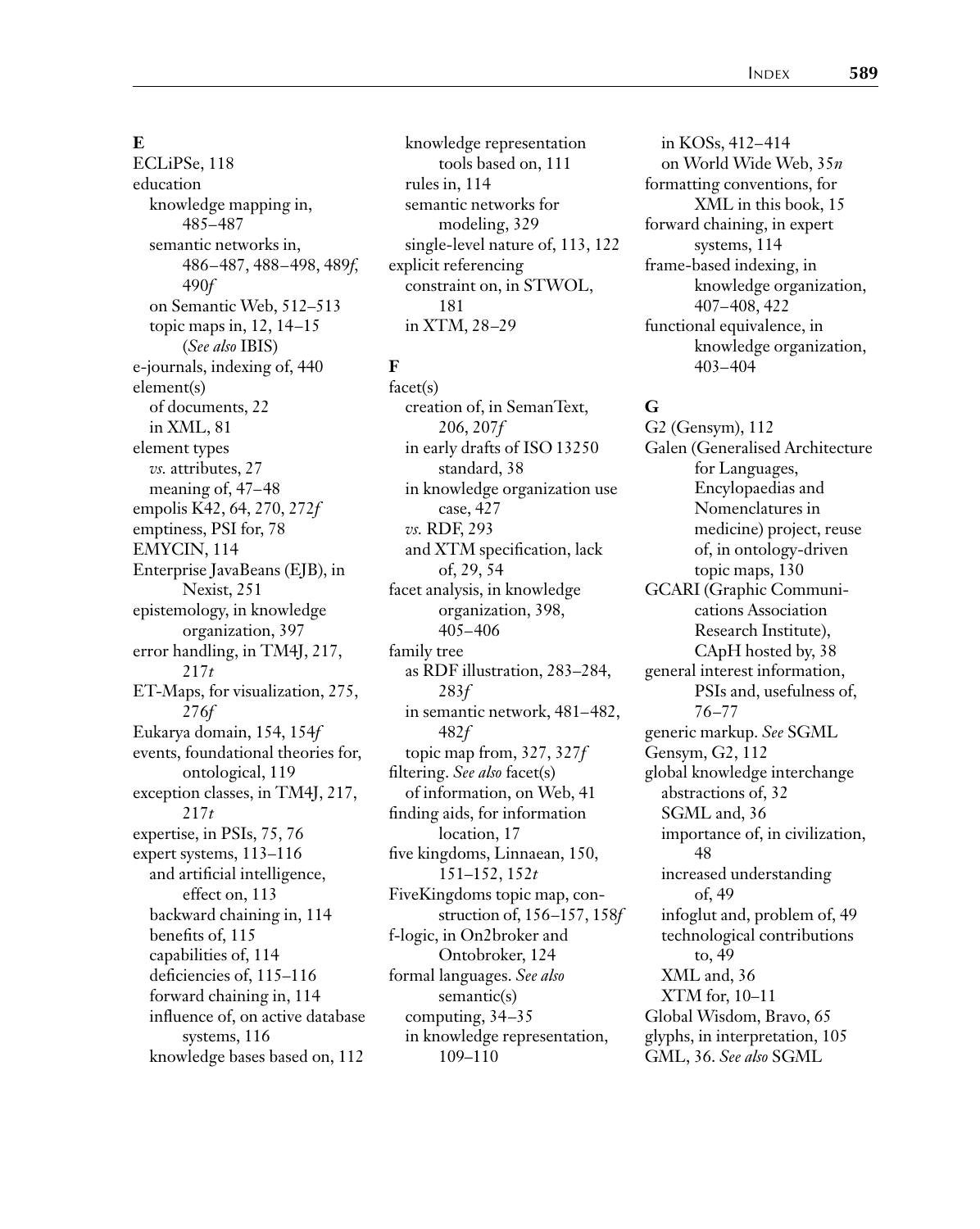GooseWorks Toolkit, 260–265 current tools of, 265 design of, 261–262 ISO 13250 compliance in, 263 and other software, comparison of, 200 serialization of dRM in, syntaxes for, 262–263 use cases for, 263 Gowan's Knowledge, 517, 517*f* Graph. *See* RM Graphic Communications Association Research Institute (GCARI), CApH hosted by, 38 graphic frame, in Semantic Web, 481, 481*f* temporal relations in, 481, 482*f* GraphMaker, 247*f* in Nexist development, 245 use cases for, 246–247 graph visualization, 271–275 GraphVisualizer 3D (Nvision), 274, 275*f* grove definition of, 201*n* implementation of, in SemanText, 209

#### **H**

hacking software, 13 hermeneutics and knowledge, 399 in knowledge organization, 397 High Performance Knowledge Base (HPKB) Project, 120, 121 HTML (Hypertext Markup Language) rendering of in CTW generation, 169 sequential nature of, 46 SGML in, 35 topic map elements rendered in, 173, 173*t* XML transformation to, 7

from XSLT style sheets, 184 topic-specific, 184–186, 187*f* HTML editors, *vs.* topic maps, for Web site maintenance, 170, 170*f* HTML links, as topics, 19–20 HTTP (Hypertext Transport Protocol), formal language in, 35*n* humans languages of, development of, 478–479 in Linnaean system, 150, 151*f* stupidity of, 1 hybrid information, management of, 36–37 hyperbolic geometry, for visualization, 273, 274*f* hyperedge, in TMPM4, 58 HypersonicSQL, in Nexist database engine, 245, 249–251 Hypertext Transport Protocol (HTTP), formal language in, 35*n* HyTime inheritance in, 26 in ISO 13250 addressing, 25–26 links in, 27 for master indexes, 38 origin of, 45*n*

#### **I**

IBIS, 517–519 implementation of, 521–525, 522*f* with topic maps, 523–525, 523*f,* 524*f,* 525*f* with XML, 523–525 ID generation of, in TM4J, 216 in knowledge organization use case, 427 in Nexist, 259, 260*f*

HyTM. *See* ISO 13250

for TMP3, 228, 229*t,* 243 in topic, 84 requirements for, 84 ID property, in TM4J, in TopicMapObject interface, 214 IFF (Information Flow Framework), 124 ILOG, 111 implicit topics, creation of, in TM4J, 220–221 indexes, master, maintenance of, 37–38 indexing back-of-the-book, classification in, 419 frame-based, 407–408 interpretive nature of, 402–403 KOxTM use cases in, 439–441 relational, 407–408 semantic markup in, 412–414 views-based, 408, 423–424 inference rules developing, in SemanText, 208–209, 209*f* in knowledge representation, 359, 366–367 example of, 367–373 relevance in, 434 in semantic networks, 343–352 infoglut, problem of, 40, 49 information accessing, dimensions of, 17 categorization of, conflicts in, 42 definition of, 105 general interest, PSIs and, usefulness of, 76–77 hiding, imperative of, 41 hybrid, management of, 36–37 locating, finding aids for, 17 money as, 33 and reality, relation of, 32–34, 42–45 styling of, in CTW, 172 use of term, 104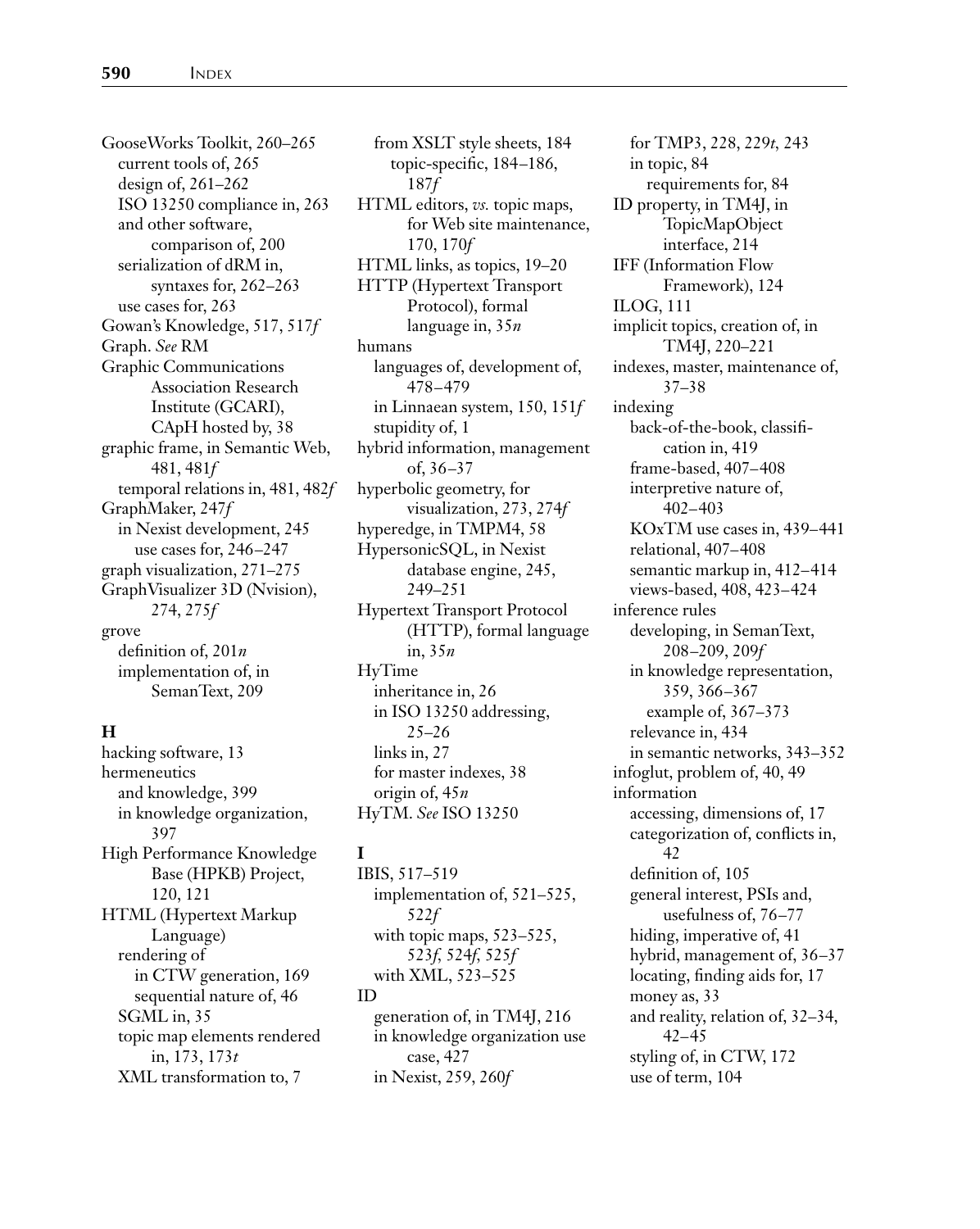information continuum. *See* interpretation continuum information economy, 33 information exchange, within communities, PSIs for, 75–76 Information Flow Framework (IFF), 124 information overlays. *See* topic map(s) information presentation approaches to, simplicity *vs.* complexity, 24 topic maps for, 17 information repurposing, with artificial intelligence, xxi information resource(s) as subject, 44 as surrogate for reality, 44–45 Information Retrieval System (IRS) function of, 403 knowledge organization in, 397 information structure, 34 *vs.* interchange structure in DOM, 45–46 in topic maps, 47, 49 requirements for, conflicting, 46 information structuring, 22. *See also* structured information; Web navigation metadata for, 22–23 topic maps for, 23 Information Systems Institute/University of Southern California LOOM, 111 PowerLOOM, 111 inheritance hierarchies, semantic networks for modeling, 329 inheritance mechanism, in ISO 13250, 26

initialization function, in TMP3 classes, 232–236 inquiry, in XTM specification, 11 instance(s) *vs.* class, 334 in knowledge representation example, 358–359 in several classes, 182, 188 in XSLT templates, 190 instanceOf, 27, 90–93 instance topic, definition of, 534 IntelliCorp, KEE, 112 interchange structure, *vs.* information structure in DOM, 45–46 in topic maps, 47, 49 interchange syntax, definition of, 534 interpretation. *See also* semantic(s) automation of, 106–107 computer-assisted, 107 and databases, relation of, 106 definition of, 105 knowledge as, 104 in knowledge organization structures, 402–403 interpretation continuum, 104, 105*f* annotated, 107, 108*f* structured information in, 104 intuition, in symbolic communication, 44 IRS (Information Retrieval System) function of, 403 knowledge organization in, 397 ISO 10744. *See* HyTime ISO 13250 (topic maps standard), 11 addressing in, 25–26 architectural forms in, 26 definition of, 39 development of, 25, 38–39

disabilities of, 53

layered approach of standards development process, 51, 52*f* names in, 20 seminal character of, 51, 52*f* simplification of, 23, 24*f* syntax of, 39 *vs.* XTM specification, 53–54 ISO topic maps standards (forthcoming) layers in road map of, 55 relationships among, 55, 56*f*

#### **J**

Java APIs, in TM4J, 211 advanced features of, 223–225 basic features of, 213–218 Java packages, in TM4J, 211–213 Jext, 246*f* in Nexist development, 245 use cases for, 246–247

#### **K**

KEE (IntelliCorp), 112 key() function, in XSLT, 194–195, 196 KIF (Knowledge Interchange Format), 120 kingdoms, Linnaean, 150, 151–152, 152*t* KL-ONE, 116–117 for knowledge organization semantics, 415 knowledge component-based languages for, 120 for ontology encoding, 120 and data, relation of, 105 definition of, 104, 398–399, 507 dimensions of, 400–401 and hermeneutics, 399 as interpretation, 104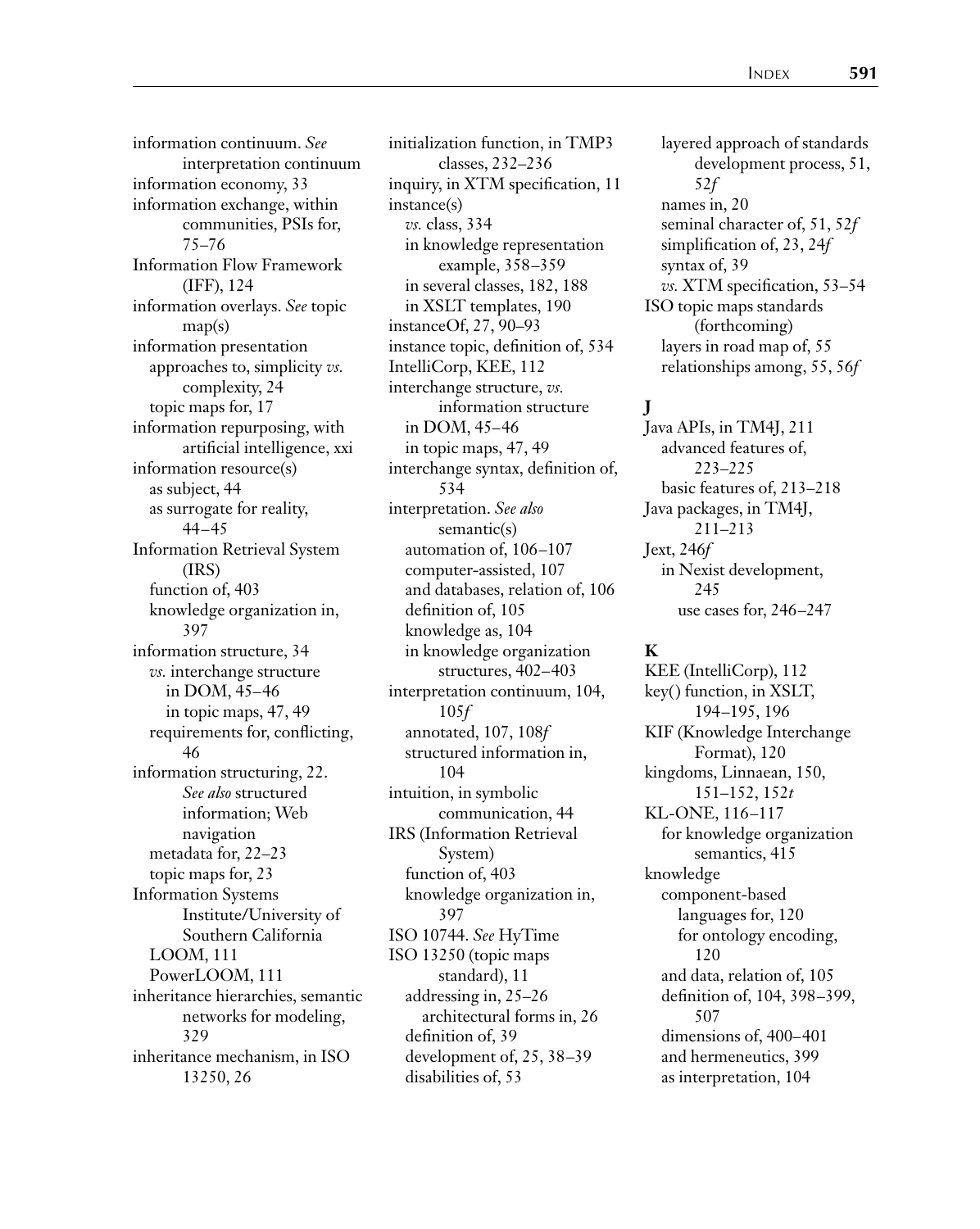knowledge (*cont.*) sharing of, techniques for, for component-based knowledge representation, 120 use of term, 104 knowledge acquisition tools, domain-specific, ontological engineering as basis for, 121 knowledge assets, federation of, and evolution of, 50 knowledge availability, 49 knowledge bases definition of, 112 existing, topic maps for, 171 intermediate, for Web site maintenance, 170, 171*f* knowledge bottleneck, in expert systems, 115 knowledge construction, within communities, PSIs for, 75–76 knowledge engineering definition of, 112 issues in, 113 questions for, 112 research threads in, 123, 123*f* XML topic maps in, 12 knowledge fusion, definition of, 110–111 Knowledge Interchange Format (KIF), 120 knowledge languages, for component-based knowledge representation, 120 knowledge management definition of, 107 semantic interpretation in, 110 topic maps for, 353–354 *vs.* HTML editors, 170, 170*f* XTM as API for, 252 Knowledge Manager (Mondeca), 64

knowledge mapping, history of, 485–487 knowledge networks in KOxTM use case, 425–426 semantic interoperability in, 387–388 topic maps for management of, 17–18 knowledge organization (KO), 389–390 abbreviations in, 474–476 aboutness in, 403–404 applied, purpose of, 401 categories in, 395, 397, 404–405 theory of, 398 collocation in, of subjects, 403–404 concepts in, 395, 397, 405 context-dependency of, 400–401 definition of, 385, 392–393 facet analysis in, 398, 405–406 formal semantics in, 414–416 frame-based indexing in, 407–408, 422 functional equivalence in, 403–404 history of, 391 inquiry aided by, 386 in IRSs, 397 and knowledge representation, relation of, 412–414 knowledge structures in, 385–386, 399 metadata in, 410–412 and ontological engineering, 408–410 ontologies in, 408–410 postmodern theory of, 399–400 principles of, 389–390, 397–398 problems in, 390–391, 397–398 in PSI architecture, 387 purpose of, 384, 385–386, 393–394

relational indexing in, 407–408, 422 relations in, 395, 397, 406–407 relevance in, 403–404 resources on, topic map of, 447–448 semantic interoperability in, 416–417 semantic retrieval in, 395, 408 sound design of, 432–433 theory of, 394–395 and topic maps future of, 449–452 impediments to adoption of, 428–430 merging in, 436–438 overlap between (KOxTM), 384–385, 386–391 potential value of, 427–428 recurring challenges in, 430–438 relation of, 386 uses of, 439–447 as topic map use case, 424–438 views-based indexing in, 408 knowledge organization systems (KOS), 387. *See also* ontology(ies) construction of, within communities, 431–432 decentralized, 438 elements of, mapping between, 419–422, 420*t* export of, to topic maps, 433, 441–442 form of, 401 quality assurance for, 389–390 registry for, for metadata usage, 410–412 semantic markup in, 412–414 *vs.* topic maps, 428 universal, 401–402 *vs.* domains, 431–432 for internet resources, 417–419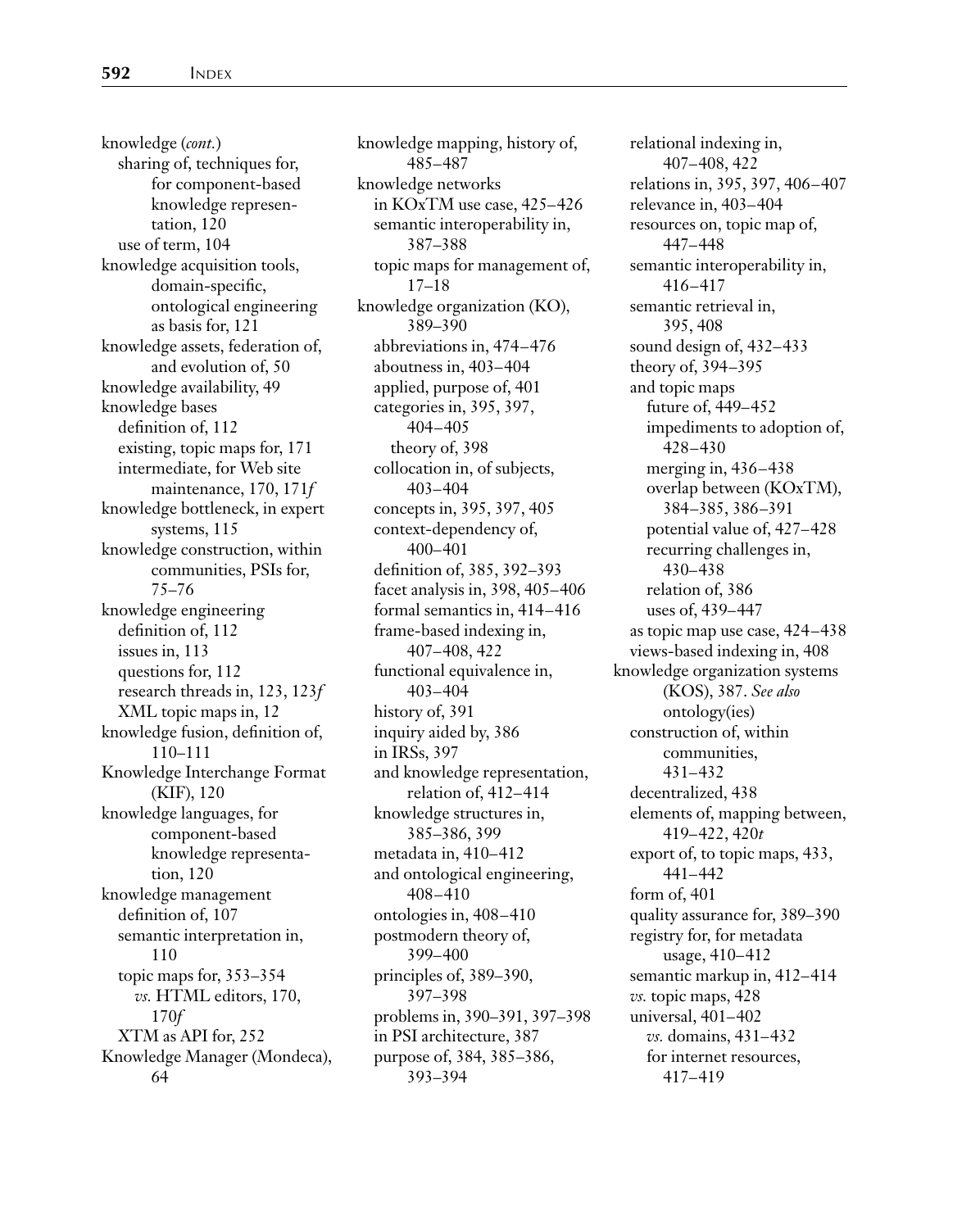knowledge repositories multiview indexing of, 440 topic maps in, 443–444 knowledge representation (KR) association properties in, 365–366 basic concepts of, 359–360 class hierarchies in, 362–365 class-instance relationship in, as association, 364–365 constraint patterns for, 374–375 constraints in, 374–375 example of, 375–379 PSIs for, 375*t* design issues in, 111–112 example of, 357–359 general issues in, 110–111 inference rules in, 366–367 example of, 367–373 PSIs for, 373*t* and knowledge organization, relation of, 412–414 levels of, classification of, 109–110, 110*t* questions for, 109 research threads in, 123, 123*f* semantic interoperability in, 388 software for, 111, 127 superclass-subclass relationship in, as association, 363–364 in topic maps, 507, 520 topic map templates in, 360–362 Knowledge Sharing Effort (DARPA), 120 knowledge structures in knowledge organization, 385–386, 397, 399 semantic interoperability in, 388 Knowledge Suite (Ontopia), 64 knowledge technologies, premise of, 119

knowledge web, topic maps as, 477 KO. *See* knowledge organization (KO) Kontext semantic network, 443 KOS. *See* knowledge organization systems KOxTM. *See* knowledge organization (KO), and topic maps KR. *See* knowledge representation Krypton, 117

#### **L**

language. *See* formal languages; natural language layout layer, of XSLT style sheets in CTW, 182–187 legal evidence, topic maps for, 447 Leggewie, Claus, 450, 450*f,* 451*f* Library of Congress Subject Headings, mapping to Dewey Decimal Classification, 419–422, 420*t,* 421*t* LIFE, 118 life sciences, topic map of, purpose of, 149 likeness. *See* functional equivalence link(s), in semantic networks, 328, 328*f* link information, management of, with topic maps, 19–20 Linnaean system of classification, kingdoms in, 150 Linnaeus, Carlous, classification system of, 150 Linux, open source status of, 200 liquids, foundational theories for, ontological, 119 literature, *vs.* science, xxi

logical domain theory, as ontology, 125, 126*f* logic programming, 117–119 in artificial intelligence field, 117–118 C code in, 118 in database technology, 118 multiparadigm languages for, 118 synthesis languages for, 118 systems for, 111 WAM-based, 118 in Web-based technologies, 119 LOOM (Information Systems Institute/University of Southern California), 111, 117 Lucid Fried Eggs, 202

#### **M**

M.4 (Teknowledge), 112 magazines, indexing for, 440 MAK (Mind Map and Knowledge Management), 201, 201*f* map(s) *vs.* territory, 2 usefulness of, 2 Mapper modules, in TMP3, 230 map visualization, 275–278 markup applications, sequential, 46 master indexes, maintenance of, 37–38 MDF (metadata processing framework), 230 member, 89–90 control over, 93 Mercury Prolog (Berkeley), 118 mereotopology, foundational theories for, ontological, 119 mergeMap, 93–97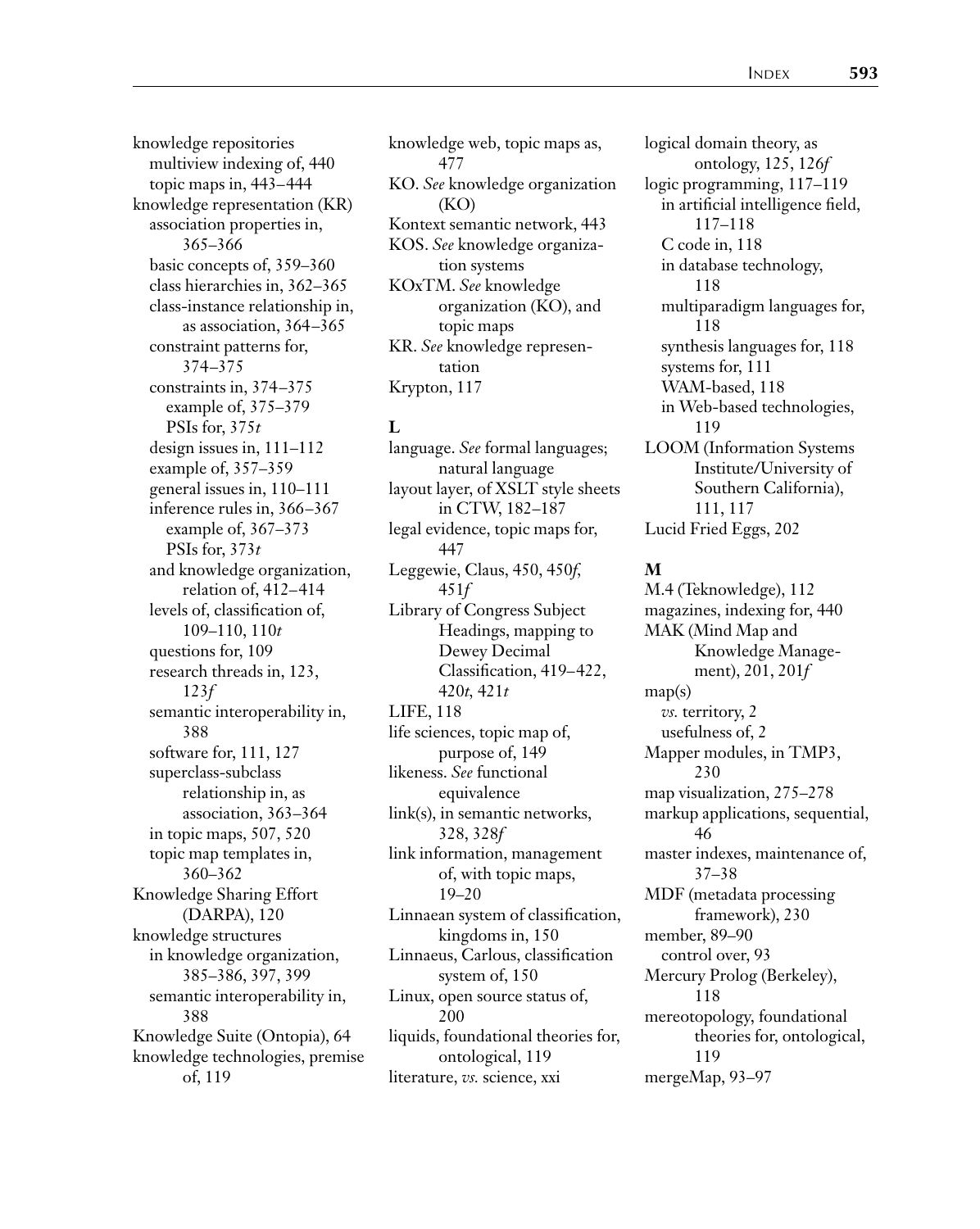merging. *See also* name-based merging rule; subjectbased merging rule benefit of, 96 of CTW-based Web sites, 174 definition of, 534 of ontologies, 120, 130 processing in, 47 in topic maps, and knowledge organization, 436–438 of topic maps, 20–21 in SemanText, 207 of topics with scopes, 20–21 in TM4J, 223–224 metadata *vs.* data, 40 decentralized, 438 description of, need for, 50 from Dublin Core, in RDF, 307–308, 321–325, 410–411 maintenance of, 171 in ontologies, 122 and Platonic forms, 42 resource-centric view of, 43, 49 from SGML, 36 structure of, RDF for, 284–285 for Web navigation, 22–23 metadata processing framework (MDF), 230 metalevel dialogue, subject emergence through, 68–69 metaproperties, foundational theories for, ontological, 120 Mind Map and Knowledge Management, MAK, 201, 201*f* modeling layer, of road map for forthcoming ISO topic maps standards, 55. *See also* RM; SAM

modules, in metadata processing framework, 230 Mondeca Knowledge Manager, 64 Topic Navigator, 270, 272*f* money as document, 33 as information class, 33 multiparadigm languages, for logic programming, 118 multivalued properties, in TM4J, 227 music, abstract representation of, 45–46 MYCIN, 114

#### **N**

naïve viewpoint, of subject identity, 67–68 name(s) absence of, 19–20 in CTW generation, 169 merging, and knowledge organization, 436–438 number of, 19–20 *vs.* PSIs, for subject identity, 74 name-based merging rule, 21 definition of, 541 mergeMap in, 95 and subject-based merging, interaction of, 96–97 in TM4J, 223 namespaces declaration of, in XSLT, 186–187 definition of, 21, 541 in RDF, 288–290, 289*f,* 290*f* in topicMap, 98 naming constraint, topic, definition of, 541 NASA, CLIPS, 112 natural language, 478–479 in knowledge representation, 109–110 marked-up, 45*n* structure of, 34

in topic maps, scope for, 82 transmission of, 479–480 natural language generated (NLG) text fragments, 173*n* natural language input interface, in SemanText, 210 navigation requirement, for visualization, 268, 269–270 in graphs and trees, 273–275 in virtual worlds, 280 network address handling, in TM4J, 218 Newcomb, Peter J., and Victoria T. Newcomb, Whataburger model for topic maps by, 38 Nexist design requirements for, 249 development of, 245 early stages of, 248*f* future plans for, use cases for, 249 HypersonicSQL in, 245 and other software, comparison of, 200 persistent storage in, 245 use cases for, 248 SemanText in, 245 use cases for, 245–249 user interface for, 254–259 Web site address for, xxii XTM specification in, use cases for, 248 NicheWorks, for visualization, 275, 276*f* NLG (natural language generated) text fragments, 173*n* node(s) in dRM, 57 in semantic networks, 328, 328*f* in topic map processing, 29 nonaddressable subject, definition of, 535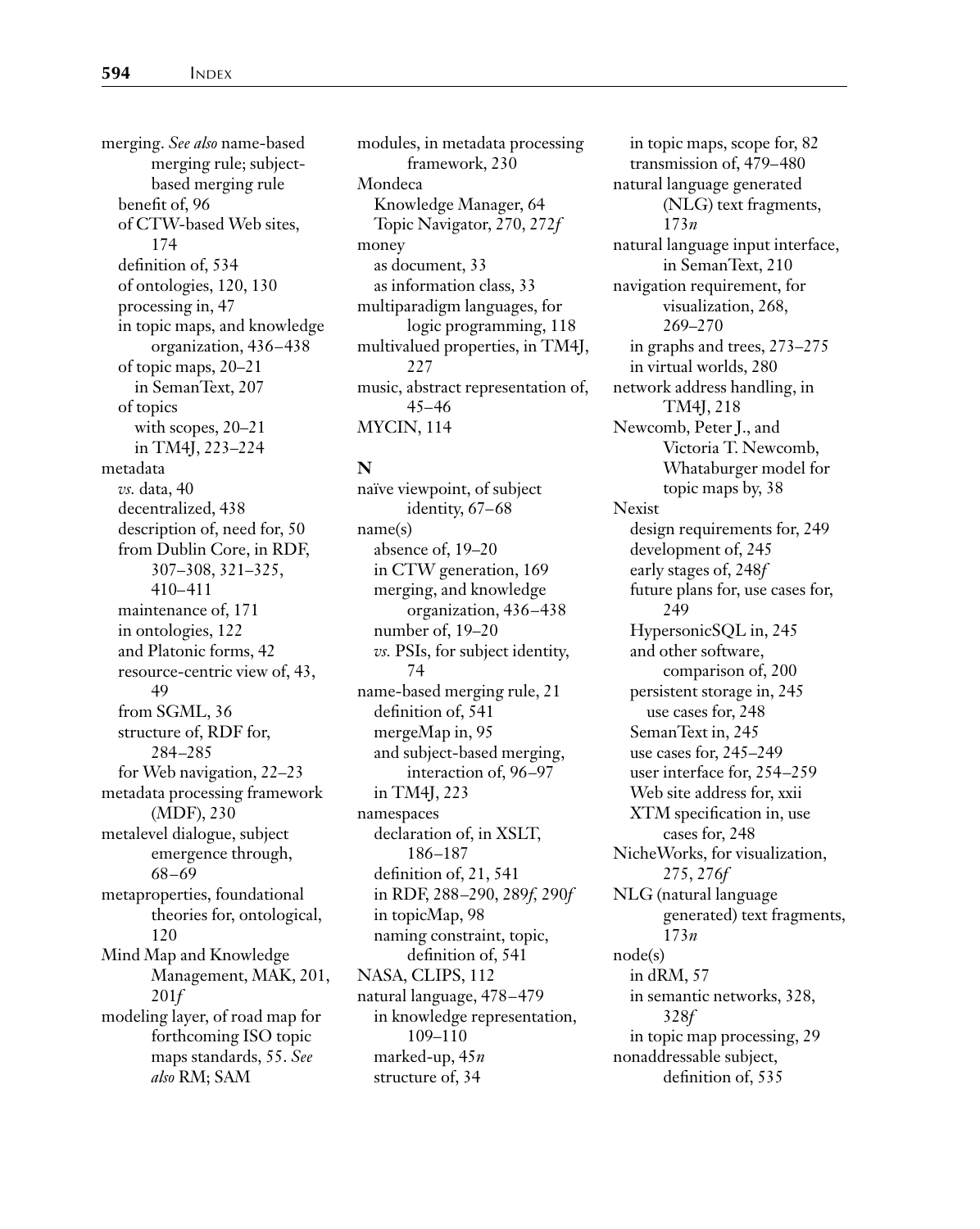notations, in interpretation, 105 Nvision, GraphVisualizer 3D, 274, 275*f*

#### **O**

OASIS (Organization for the Advancement of Structured Information Standards), 55 occurrence(s), 84–85 construction of, 160, 161*f,* 162*f,* 163, 163*f* creation of in Nexist, 257–259, 259*f* in SemanText, 206, 207*f* in CTW generation, 169, 186 definition of, 18, 535 querying and displaying, 192–195 role types for formatting for, 192 in knowledge organization use case, 426 for TMP3, creation of, 240–242 of topic characteristics, 188–189 occurrence classes in knowledge representation example, 358 PSIs for, 361, 361*t* occurrence type, definition of, 535 OIL (Ontology Inference Layer), 120–121, 124 for knowledge organization semantics, 415 OKBC (Open Knowledge Base Connectivity) language, 120 OML/CKML (Ontology Markup Language/ Conceptual Knowledge Markup Language), 124 for knowledge organization semantics, 415

omnigator (Ontopia Navigator), 270, 271*f* Ontobroker, 124 On2broker, 124 Ontolingua/Chimaera (Stanford University Knowledge Systems Laboratory), 111, 120 ontological engineering applications of, and Web, 124 definition of, 107*n,* 120, 121*f* and domain-specific knowledge acquisition tools, basis for, 121 and knowledge organization, 408–410 multilevel nature of, 122 ontologies defined in, 122 requirements in, 119 topic maps in, 12 ontology(ies) building, 126–129 coding of, with XTM, 127–128 components of, 125 composition of, technologies for, 120 convergence of, PSIs in, 75 *vs.* other data models, 125 definition of, 122, 124–125, 409–410 design consideration for, 127 domain theory in, 122 encoding, 120 existing, reuse of, 130 in knowledge organization, 408–410 merging of, 130 technologies for, 120 metadata in, 122 multiple uses of, 130 relationships in, 125, 127 spectrum of, 125, 126*f* and topic maps, comparison of, 125–126 topics of (*See* topic map templates)

universe of discourse for, 127 of Web sites, design of, 171 ontology-driven topic map(s), 129 advantages of, 129–131 future of, 131–132 knowledge reuse with, 130 Ontology Inference Layer (OIL), 120–121, 124 for knowledge organization semantics, 415 Ontology Markup Language/ Conceptual Knowledge Markup Language (OML/CKML), 124 for knowledge organization semantics, 415 Ontopia, Knowledge Suite, 64 Ontopia Navigator, omnigator, 270, 271*f* OntoSeek, 124 Open Knowledge Base Connectivity (OKBC) language, 120 *Open Knowledge Systems* series, purpose of, xxii open source software about, 199–200 for topic maps, 13 OPS5, 114 order-sorted unification, in logic programming, 118 Organization for the Advancement of Structured Information Standards (OASIS), 55 Oz, 118

#### **P**

parallel constraint logic programming, 118 parallel logic programming, 118 parameters element type, 98 PARKA (University of Maryland), 111 PARLOG, 118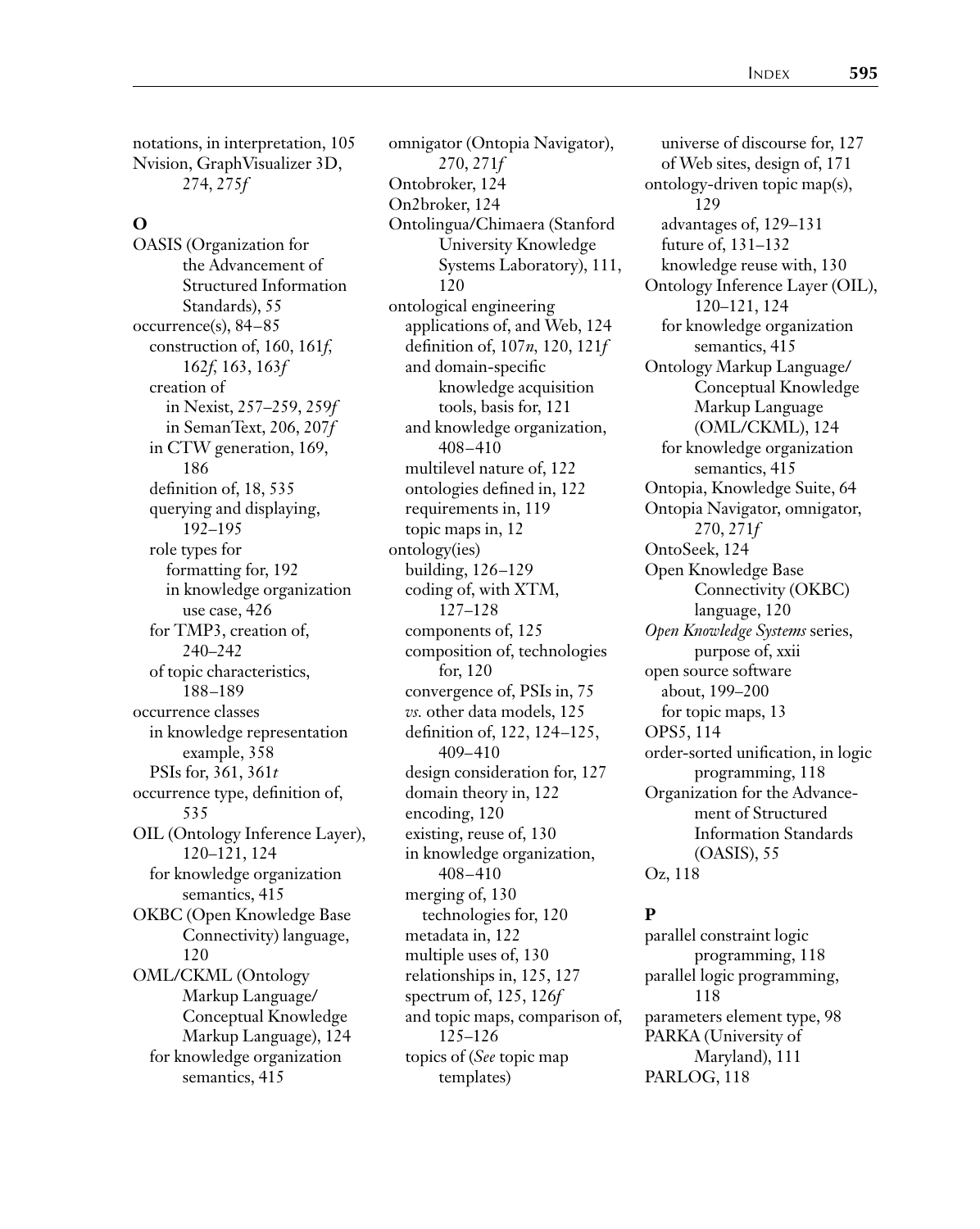patterns, for typing assertions, in dRM, 60–62, 61*f* Performance semantic network, 443–444 persistent storage in Nexist, 245, 249–251 and SQL, 250–251 use cases for, 248 in TM4J, 211, 212 persistent XTM engine, in Nexist, 249–251, 252*f,* 253*f* phyla of Animalia kingdom, 153, 153*t* number of, 152 physical objects, foundational theories for, ontological, 119 PITs (Populated Information Terrains), for visualization, 279, 279*f* "planet" meaning of, 69–73, 70*f,* 71*f,* 73*f* PSI for, 77–78, 78*f* Planet 9 Studios, visualization developed by, 279, 280*f* Platonic forms, and metadata, 42 polynomial, definition of, 150*n* Populated Information Terrains (PITs), for visualization, 279, 279*f* PowerLOOM (Information Systems Institute/ University of Southern California), 111 presentation layer, of XSLT style sheets in CTW, 182 principled knowledge organization, 389–390 printing, language transmitted through, 479–480 problem-solving methods, encoding of, 119 procedural markup, *vs.* generic markup, 36

processing model, for XTM specification, 29 Producer modules, in TMP3, 230 programming modules, repository for, indexing of, 439 Prolog, 117–118 properties, foundational theories for, ontological, 120 property change listeners, in TM4J, 225–227, 225*t*–226*t* property types, in RDF, 285 disambiguating, 288–290, 289*f,* 290*f* Protégé-2000 (Stanford University Medical Informatics Laboratory), 111, 121, 127 pseudodescriptors, in knowledge organization, 396 PSIs (Published Subject Indicators) best practices for, development of, 55 changing nature of, 77–78 context for, necessity of, 76–77 definition of, 73, 535 for inference rules, in semantic networks, 343 for inquiry disambiguation, 11 knowledge organization applied to, 387 in knowledge representation, 360 for classes, 361, 361*t* for class-instance relationship, 364*t* for constraints, 375*t* for inference rules, 373*t* for superclass-subclass relationship, 363, 363*t* for transitive relationships, 365*t vs.* names, for subject identity, 74 in Nexist, 256, 258*f*

for nonaddressable subjects, 49 quality requirements for, 75 registries for, 441–442, 449 ontology-bound, 433 semantics assigned from, 331–332 in TMP3, subjects defined by, 236–240 for topic maps, Web address for, 77 for TopicMap topic, 158, 159*f* updating, 88 and variant names, relation of, 54 Published Subject Indicators. *See* PSIs published subjects for Web navigation, 23 in XTM specification, 29

#### **Q**

QuestMap, 515, 516*f* Quintus, 111

#### **R**

Rapid Knowledge Formation (RKF), 120, 121 RDF (Resource Description Framework) about capability in, 305–307 aggregation in, 316–319 Alt container in, 303–305 associations in, 301–303, 305–307 bag structure in, 303–305 data model of, 285–288 deployment of, 428–429 description in, 286, 286*f* extensibility of, 292–293 *vs.* facets, 293 family tree as illustration of, 283–284, 283*f* markup of, *vs.* XTM, 297, 299–300 metadata in, from Dublin Core, 307–308, 321–325, 410–411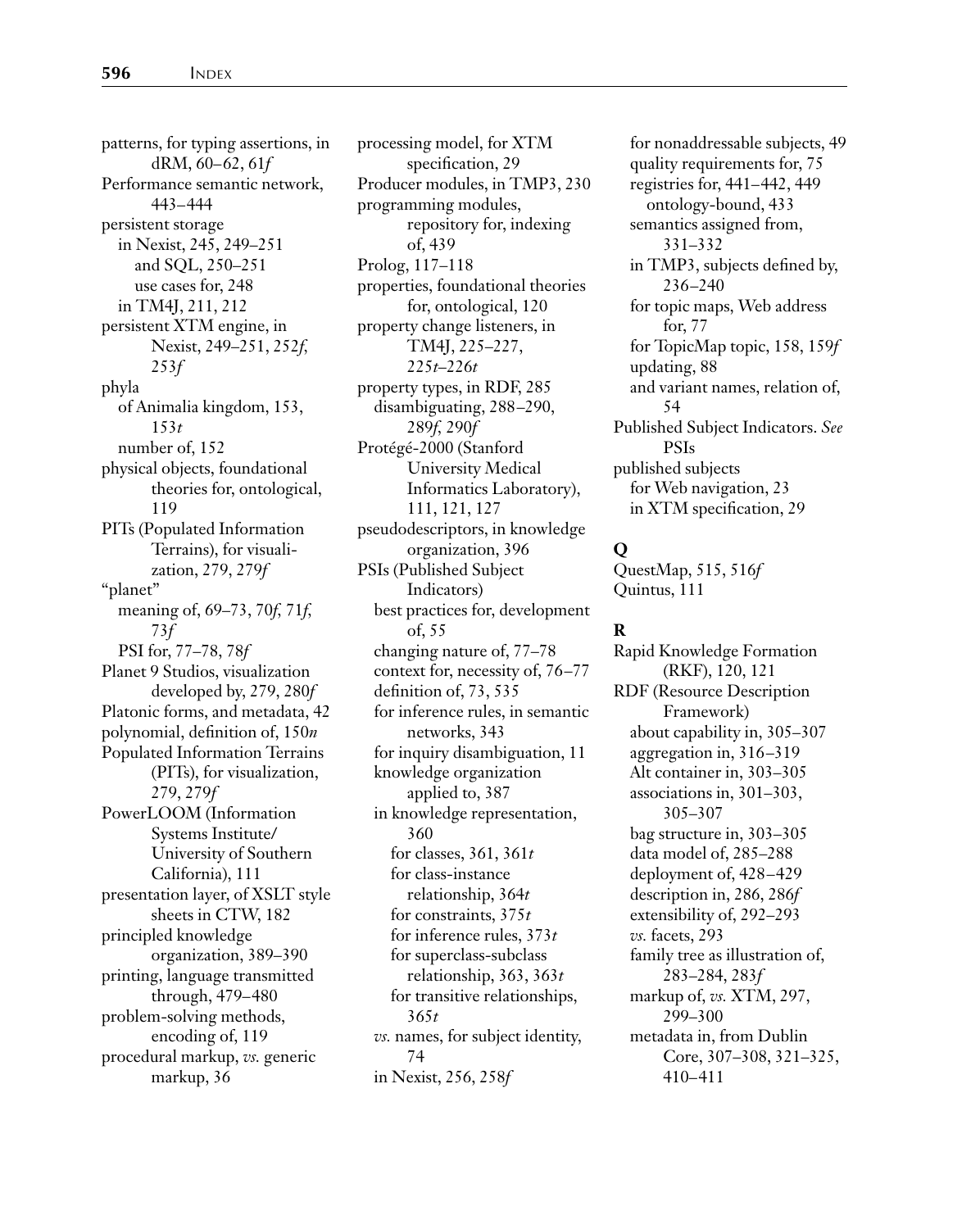for metadata structure, 284–285 in On2broker and Ontobroker, 124 property types in definition of, 285 disambiguating, 288 reification in of statements, 311–314 of topics, 300–301 relational data structures in, 320–321 resources in, definition of, 285 scope and, 294–295 and semantic interoperability, 388 and semantic networks, comparison of, 330 semantic networks built with, 293 in Semantic Web, 17–18 Sequence container in, 303–305 sorted data structures in, 315–316 statements in, 286–287, 287*f* multiple, 307–309 RDF statements about, 311–314 and topic maps combination of, 295–296 comparison of, 292–293, 294–295, 330 relation of, 18 values in, 285–286 XML in, 285, 288–291 namespaces in, 288–290, 289*f,* 290*f* and XTM specification, 14 RDFS (RDF Schema), 291–292 *vs.* topics, 293 ready-to-use topic map, definition of, 535 reality and information, relation of, 32–34, 42–45

information resource as surrogate for, 44–45 symbolic representation of, 43–44, 48–49 redundancy-elimination, in topic map processing, 47 reference merge, in SemanText, 207 Reference Model (RM), 55–62. *See also* dRM purpose of, 56 referencing, explicit constraint on, in STWOL, 181 in XTM, 28–29 reflexive relationships, in semantic networks, 328–329 reification, 67 definition of, 28, 535 of occurrences, 159 of statements, in RDF, 311–314 of topic maps, by root topic, 174 of topics, in RDF, 300–301 relation(s) in knowledge organization, 395, 397, 406–407 sound design of, 432–433 understanding, and learning, 496–498 relational data structures, in RDF, 320–321 relational indexing in knowledge organization, 407–408, 422 topic maps in, 434 relevance in knowledge organization, 403–404 topic maps in, 434 representation dual, in Semantic Web, 490–491, 490*f* of incomplete knowledge, in topic maps, 431 in subject construction, 68

representation requirement, for visualization, 268–269 in graphs and trees, 271–273 in maps, 275–278 in virtual worlds, 279–280 research fronts, topic maps for, 446 resolution levels, in CTW framework, 188 resolution principle, 117 resource(s) definition of, 19, 531 interchangeable, structure of (*See* interchange structure) subject-indicating *vs.* subjectconstituting, 19, 28–29, 53 as topics, 27–28 resource(s), RDF, 289–290 definition of, 285 description of, RDF Schema for, 291–292 with multiple statements, 307–309 sharing, 315–316 unique identifiers for, 287 resourceData, 98 in XSLT templates in CTW, 193 Resource Description Framework. *See* RDF resourceID property, in TM4J, 214–215 resourceRef in explicit referencing, 28 inside member element, 89*n* and resourceData, use of, 98 for subject identification, 86 *vs.* subjectIdentity, 86 in XSLT templates, 193 Rete algorithm, production systems based on, 114 reusable knowledge components, for ontology encoding, 120 RKF (Rapid Knowledge Formation), 120, 121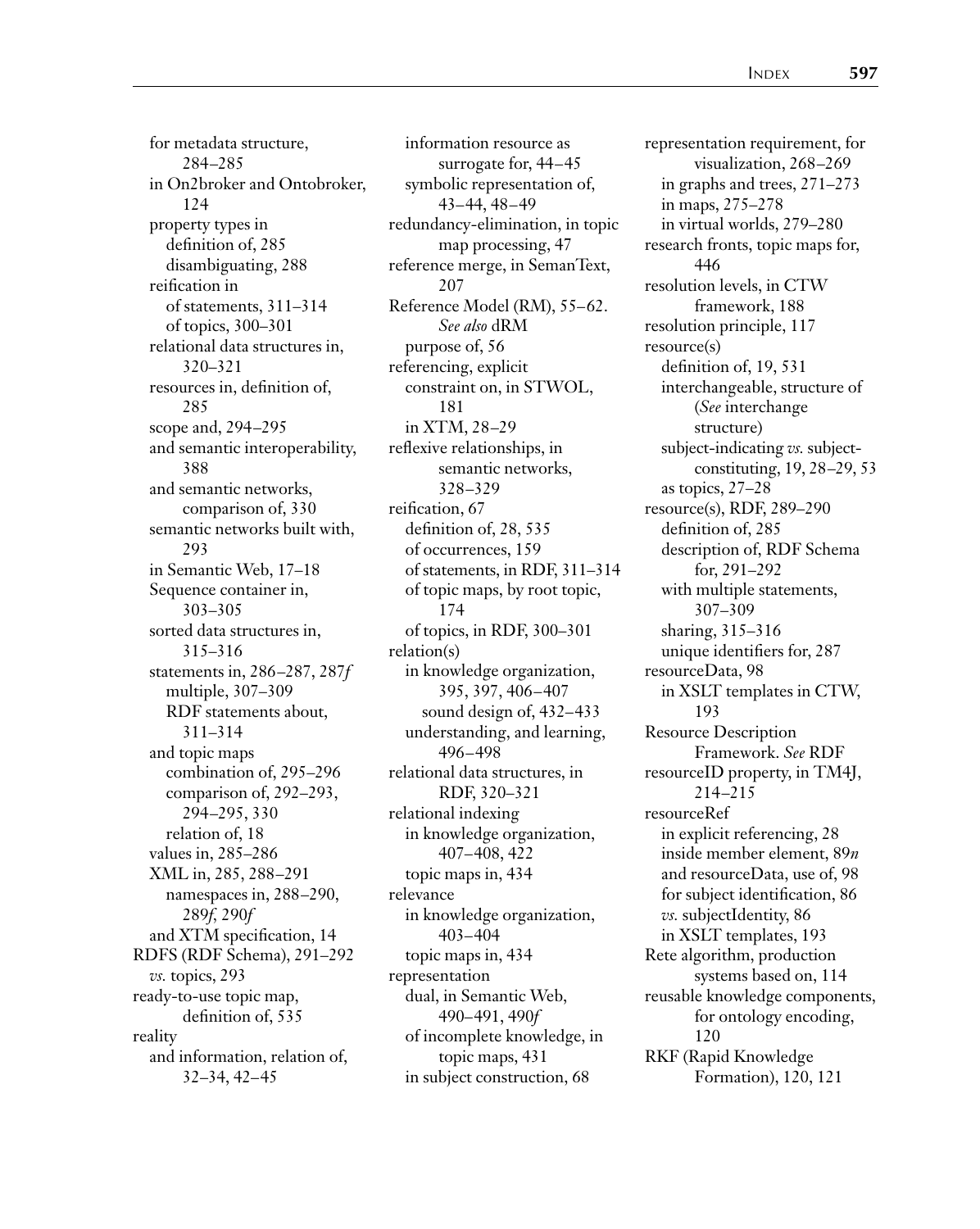RM (Reference Model), 55–62. *See also* dRM purpose of, 56 role(s) definition of, 536 topics for, 89–90 role player, definition of, 536 roleSpec, 89–90 control over, 93 root topic in CTW source code for, 175, 176*f* topic map reified by, 174 Web page generation for, 174–175 Rubinsky, Yuri, SGML video by, 31 rule(s) in expert systems, 114 for inference (*See* inference rules)

#### **S**

SAM (Standard Application Model), 56–57, 62 Sandberg, Anders, on human stupidity, 1 SC arc, in TMPM4, 57–58 science, role of, in daily life, xxi scope, 87–88 association source indicated in, 179–180 definition of, 20, 536 in early drafts of ISO13250 standard, 38 in knowledge organization use case, 427 merging topics with, 20–21 for natural languages, 82 occurrence source indicated in, 186 in RDF, *vs.* topic maps, 294–295 and s-nodes, 29 in TM4J, 224–225 for TMP3, 228 unconstrained (*See* unconstrained scope)

uses of, 20–21 for association source, 175 visualization of, 269 scopic, definition of, for CTW, 190–191 scoping topic(s) definition of, 536 function of, in STWOL, 177 multiple, 195 scoping topic classes, PSIs for, 361, 361*t* search engines disorganization of, 41 semantic interpretation and, 103 sea-star topic element, source code for, 177–178, 179*f* self-organizing map (SOM) algorithm, for visualization, 275–277, 277*f* SemanText function of, 204 future plans for, 209–210 inference rules in, developing, 208–209, 209*f* in Nexist, 245 use cases for, 248 and other software, comparison of, 200 output formats of, 210 topic map creation in, 204–207, 206*f* topic map merging in, 207 Web address of, 210 semantic(s). *See also* formal languages; interpretation definition of, 508 formal in knowledge organization, 414–416 in KOSs, 412–414 in topic maps, 435–436 interpretation of, in knowledge management, 110 from PSIs, 331–332

statistics for inference of, 106–107 in topic map architecture, 18, 25 semantic heterogeneity, 416 semantic indexing, in knowledge organization, 395 semantic interoperability in knowledge networks, 387–388 in knowledge organization, 416–417 through ontologies, 125–126 in topic maps, 436–438 semantic networks, 328–330 association properties for, 332–333 binary relations in, 329–330 connectivity in, 482–483, 483*f* constraints in, 339–340 construction of, and learning process, 492–494 creation of with RDF, 293 in SemanText, 204 with topic maps, 293 definition of, 328, 508–509 in education, 486–487, 488–498, 489*f,* 490*f* family tree in, 481–482, 482*f* formalization of, 116–117 inference rules in, 343–352 information extraction from, 353 in KOxTM use cases, 442–444 modeling with, 329 for procedural knowledge, 499 and RDF, comparison of, 330 reflexive relationships in, 328–329 symmetric relationships in, 329 teaching with, 494–496 and topic maps, comparison of, 330 transitive relationships in, 328, 337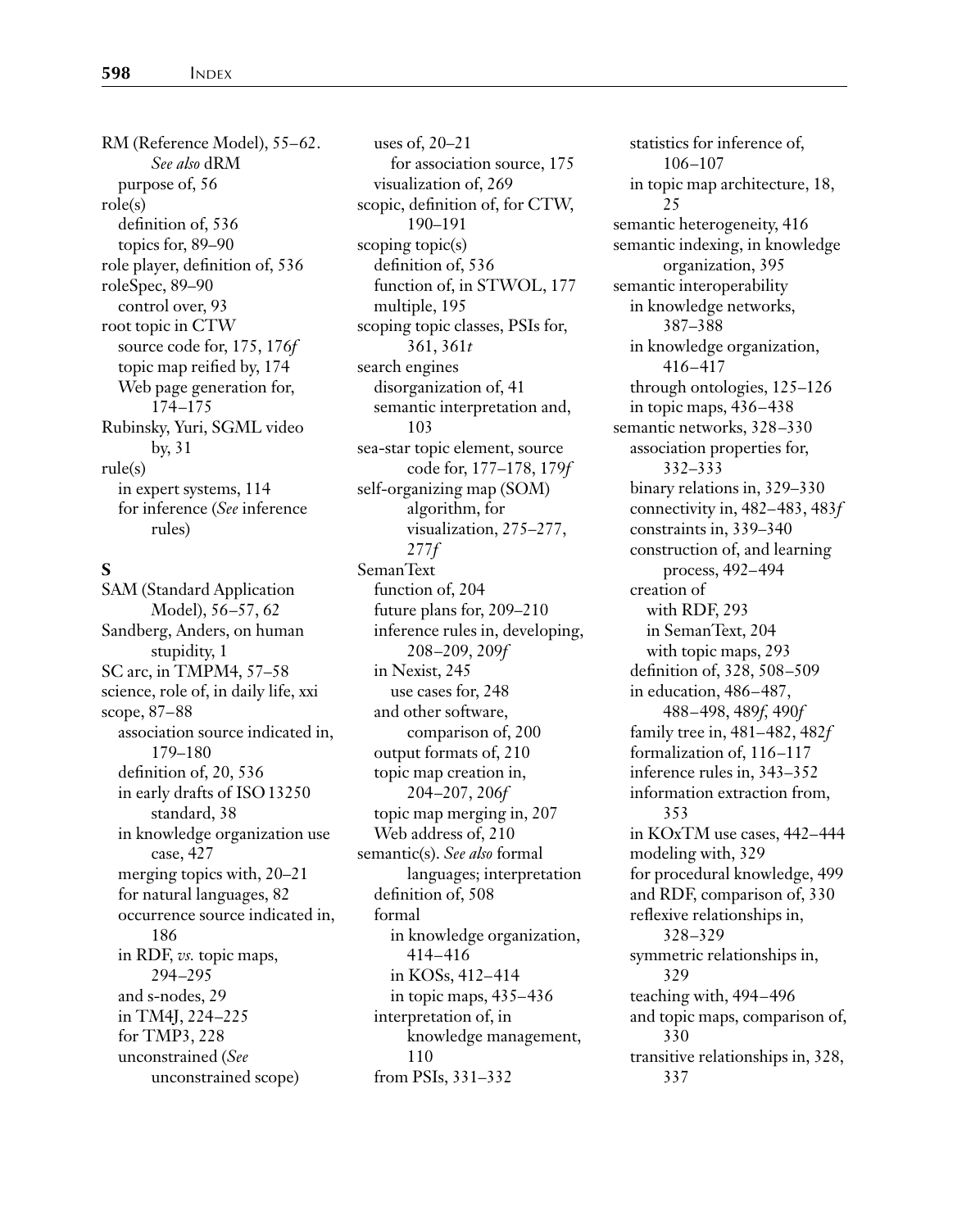validation in, 340 weightings in, in SemanText, 210 semantic retrieval in knowledge organization, 395, 408, 422 topic maps in, 434 Semantic Web connectivity in, 482–483, 483*f* definition of, 508–511 development of, 480–484 dual representations of, 490–491, 490*f* education on, 512–513 languages in, 124 meanings shared on, 507, 509–510 navigation on, 484 RDF in, 17–18 structure of, 509 subject identity in, 74 systems in, 124 topic maps in, 2, 17–18, 511 SemNet, 486–487, 487*f,* 515, 516*f* Sequence container, in RDF, 303–305 serialization definition of, 536 of dRM, syntaxes for, 262–263 server, for Nexist, user interface for, 254, 254*f,* 255*f* set, definition of, 536 SGML (Standard Generalized Markup Language) description of, need for, 50 evolution of, 45 flexibility of, 49 in HTML, 35 on Internet, 53 metadata from, 36 in origin of XML, 23, 24*f* problems with, 36 *vs.* procedural markup, 36 purpose of, 31, 35–36

topic maps built from parsing, 206–207, 208*f* for Web, 35 shell topic maps, in drill-down technique, 156 SHOE (Simple HTML Ontology Extension), 124 and semantic interoperability, 388 simplicity, in standards, and complexity, relation of, 24 site map, of Web sites, control of, with association, 195–196 Sixtus, 111 s-nodes (scope nodes), 29 in TMPM4, 57 SOFABED (Standard Open Formal Architecture for Browsable Electronic Documents), 38 software, open source. *See* open source software software applications. *See* application(s) SOM (self-organizing map) algorithm, for visualization, 275–277, 277*f* sorted data structures, in RDF, 315–316 sort key names (ISO), 20 *vs.* variant names, 27, 54 Sourceforge, projects hosted by, 200 space, foundational theories for, ontological, 119 Special Topic Map Website Ontology Layer. *See* **STWOL** stability, in PSIs, 75 Standard Application Model (SAM), 56–57, 62 Standard Generalized Markup Language. *See* SGML Standard Open Formal Architecture for Browsable Electronic Documents (SOFABED), 38

standards, creation of, 24–25 Stanford University Knowledge Systems Laboratory, Ontolingua/Chimaera, 111 Stanford University Medical Informatics Laboratory, Protégé-2000, 111 start tag, definition of, 36 statements, in RDF, 286–287, 287*f,* 291–292 multiple, 307–309 RDF statements about, 311–314 reification of, 311–314 resources shared between, 315–316 stochastic methods, for interpretation automation, 106–107 structured information in interpretation continuum, 104 *vs.* unstructured information, 34 student resources, organization of, with KOxTM, 445 STWOL (Special Topic Map Website Ontology Layer), 176–182 concept of, 176–177 topics in, 176 as instance of several classes, 182 layout function of, 177 referential constraint on, 182 source code for, 180–181 subject(s) of conversation addressability of, 49 and symbolic communication, 43–44, 49, 78 subject(s) of topics computer access to, 43 construction of, representations in, 68 defining, viewpoints on, 67–68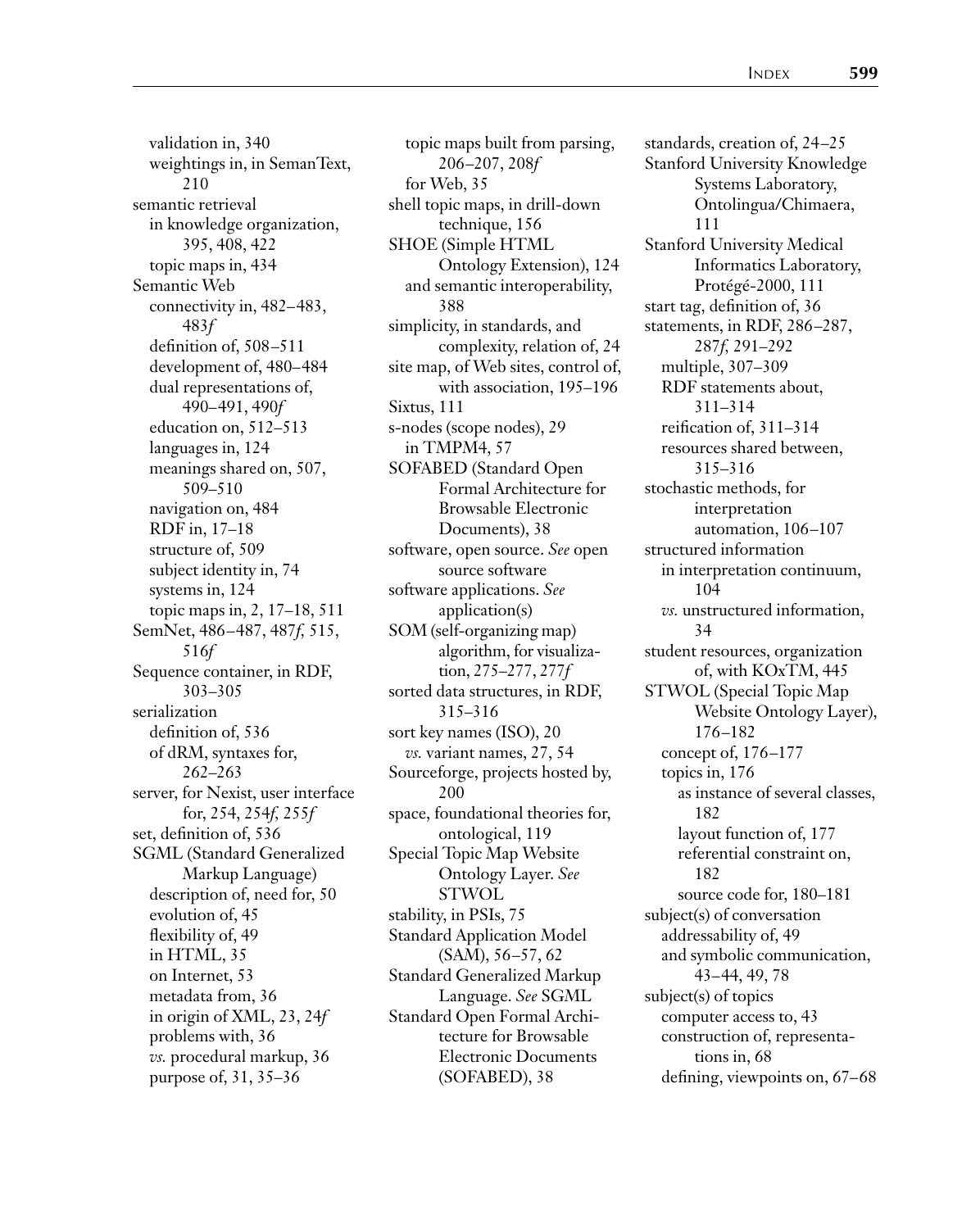subject(s) of topics (*cont.*) definition of, 19, 537 emergence of, in natural conversation, 68–69, 69–73, 70*f,* 71*f,* 73*f* identity of (*See also* subjectIdentity) ambiguity in, 68, 74 duplicating, 86 viewpoints on, 67–68 information resource as, 44 merging, and knowledge organization, 434 nonaddressable, definition of, 535 and resources, relation of, 19, 28–29 as t-node in topic map graphs, 29 subject-based merging rule, 21 definition of, 537 mergeMap in, 95 and name-based merging, interaction of, 96–97 in TM4J, 223–224 in XTM processing model, 29 subject-based Topic Map Query Language (sTMQL), in GooseWorks Toolkit, 264–265 subject-centric view, of data, 42–45 subject-constituting resource definition of, 537 *vs.* subject-indicating, 19, 28–29, 53 subjectEquilvalence handler, in GooseWorks Toolkit, 262 subject gateways, qualitycontrolled, topic maps for, 445–446 subject identity, 85–87 definition of, 537–538 empty, 98–99 *vs.* resourceRef, 86 subject identity point, definition of, 538

subject-indicating resource definition of, 538 *vs.* subject-constituting resource, 19, 28–29, 53 subjectIndicatorRef in explicit referencing, 28 inside member element, 89*n* subphyla, Linnaean, 152*n* subtype topic, definition of, 539 superclass-subclass relationship in knowledge representation, 359, 362 as association, 363–364 PSIs for, 363, 363*t* in semantic networks, 334, 336 supertype-subtype association, definition of, 539 supertype topic, definition of, 539 SWAGs, 2 symbol(s), interpretation of, 105 symbolic communication, 43–44, 48–49 symmetric relationships, in semantic networks, 329 syndication systems, definition of, 167*n* syntactic interoperability, through topic maps, 125–126 syntax canonical, constructs for, documentation for, in syntax layer, 62 serialization of, in dRM, 262–263 syntax layer, in road map of forthcoming ISO topic map standards, 62 synthesis languages, for logic programming, 118 Systematifier, 392

#### **T**

tag names length of, in XTM specification, 54 meaning of, 47–48

TalvaStudio, 194 TAO (topics, associations, and occurrences), 65 taxonomy, as ontology, 125, 126*f* T-Box, in description logics, 117 teaching, with semantic networks, 494–496 technology, role of, in daily life, xxi Teknowledge, M.4, 112 telephone numbers, as formal languages, 34–35 television, language transmitted through, 480 template, definition of, 361 temporal relations, in Semantic Web, 481, 482*f* terminological logics. *See* description logics territory, *vs.* map, 2 text word indexing, 440–441 ThemeScape, for visualization, 277–278, 278*f* Thinking semantic network, 443–444 thought ephemeral nature of, 487–488 writing pattered after, 498 time, foundational theories for, ontological, 119 TM4J distribution of, organization of, 211, 212*f* error handling in, 217, 217*t* export process of, 221, 221*f* extensions of, 244 implicit topics in, 220–221 Java APIs of, 211–213 advanced features of, 223–225 basic features of, 213–218 element types of XTM DTD mapped to, 213, 214*t* network address handling in, 218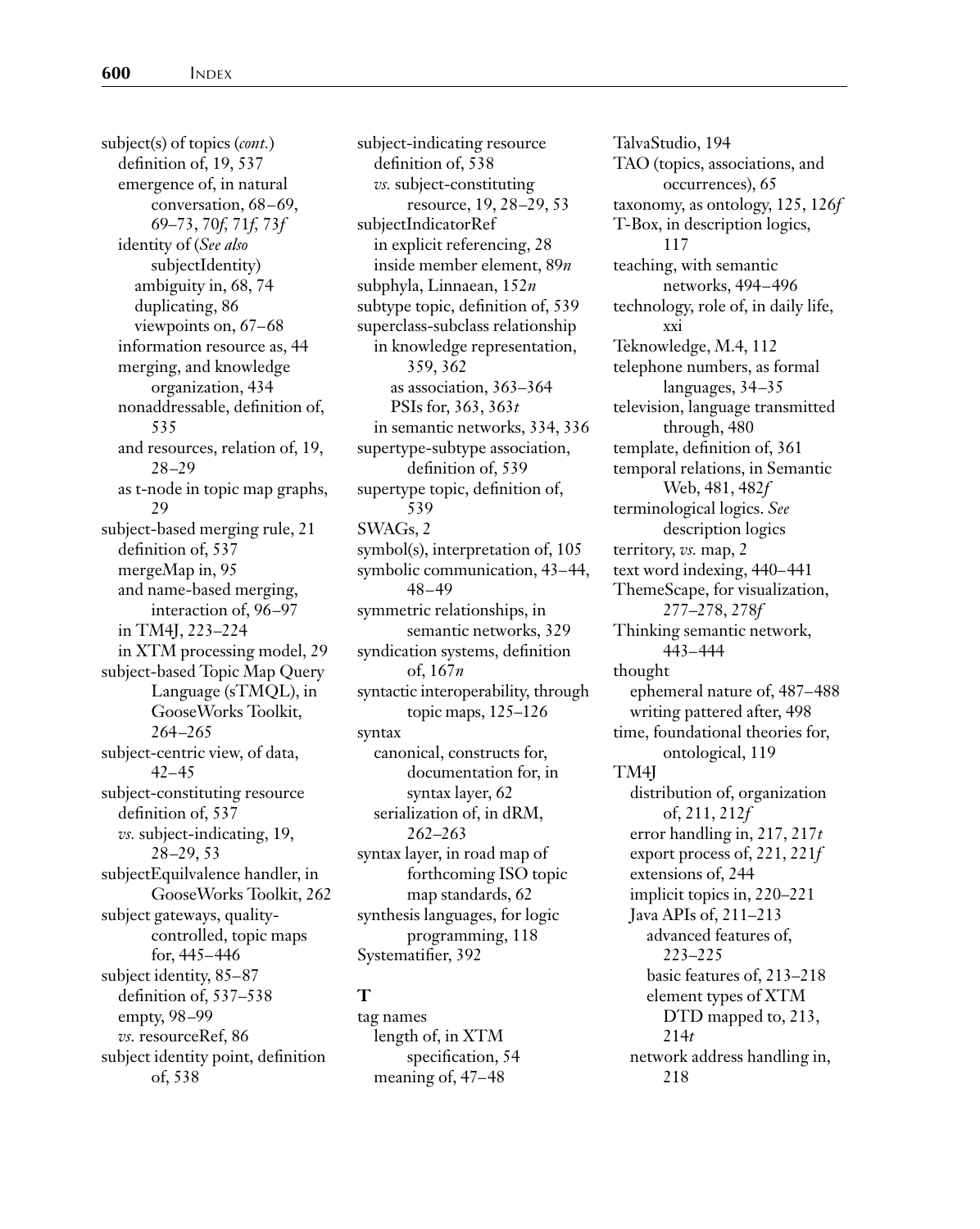object properties in, 225*t*–226*t* and other software, comparison of, 200 property change listeners in, 225–227, 225*t*–226*t* scope in, 224–225 TopicMapObject interface of, 214–215 topic maps in creation of, 215 loading, 218–220 saving, 221–223 topic merging in, 223–224 unconstrained scope in, 224–225 utilities in, 215–217 TMCL (Topic Map Constraint Language) development of, 340 user requirements for, 63–64 TMP3 applications in, 229–230 architecture of, 230–231, 231*f* extension of, 243–244 processing function of, 231–232 classes in, initialization function in, 232–236 ontology for, 228–229 TMPM4 (topicmaps.net Processing Model) nodes in, 57 replacement of, 57 TMQL (Topic Map Query Language), user requirements for, 63 t-nodes (in topic nodes), 29 in TMPM4, 57 topic(s), 84–85 and aboutness, in knowledge organization, 434 in concept map, 4, 4*f* creation of, 67, 158–165 in Nexist, 256, 257*f* in SemanText, 204–207, 206*f*

CTW generated from, 174 definition of, 18, 539 in early drafts of ISO13250 standard, 38 empty, 98–99 enumeration of, in TM4J, 216 ID generation for, in TM4J, 216 implicit, creation of, in TM4J, 220–221 instances of in several classes, 182, 188 in XSLT templates, 190 in knowledge organization use case, 426 in knowledge representation example, 358 merging, with scopes, 20–21 processing of, merging in, 47 *vs.* RDFS, 293 regular, *vs.* ontology, 360 representation of, in topic map applications, 47–48 resources as, 27–28 in STWOL, 176 as instance of several classes, 182 layout function of, 177 referential constraint on, 182 source code for, 180–181 for TMP3 creation of, 236–240 defining, 228, 229*f* in topic map syntax, 39 in XTM, as instance of several classes, 188 topic-base name association, definition of, 539 topic characteristic(s). *See also* association(s); member; name(s); occurrences definition of, 540 scope applied to, in TM4J, 224 for Web page content and rendering, 171–173

topic characteristic assignment definition of, 540 occurrences example, 188–189 topic classes, PSIs for, 361, 361*t* topic hierarchy, defining, in semantic networks, 338 topic map(s),  $17-18$ *vs.* API, 47 applications for (*See* topic map applications) attitude 48–50 in bibliographic databases, 449–452, 450*f,* 451*f* browsing, in SemanText, 204, 205*f* changes to, automatic detection of, through TM4J, 225–227 completeness of, 49 complexity of, 13 components of, 23–24 concept map as, 3–4, 4*f,* 442–443 content model of, 98–99 constraints on, 339–340 example of, 375–377 in constructivist learning, 13, 14–15 in corporate knowledge repositories, 443–444 creation of, 155–165, 164*f* in Nexist, 256, 257*f* in SemanText, 204–207, 206*f* in TM4J, 215 *vs.* databases, 17–18 definition of, 3, 540 drill-down (*See* drill-down topic maps) in education, 12, 14–15, 519–521, 520*f* (*See also* IBIS) element 98–99 elements of HTML rendering of, 173, 173*t* in TM4J APIs, 213–215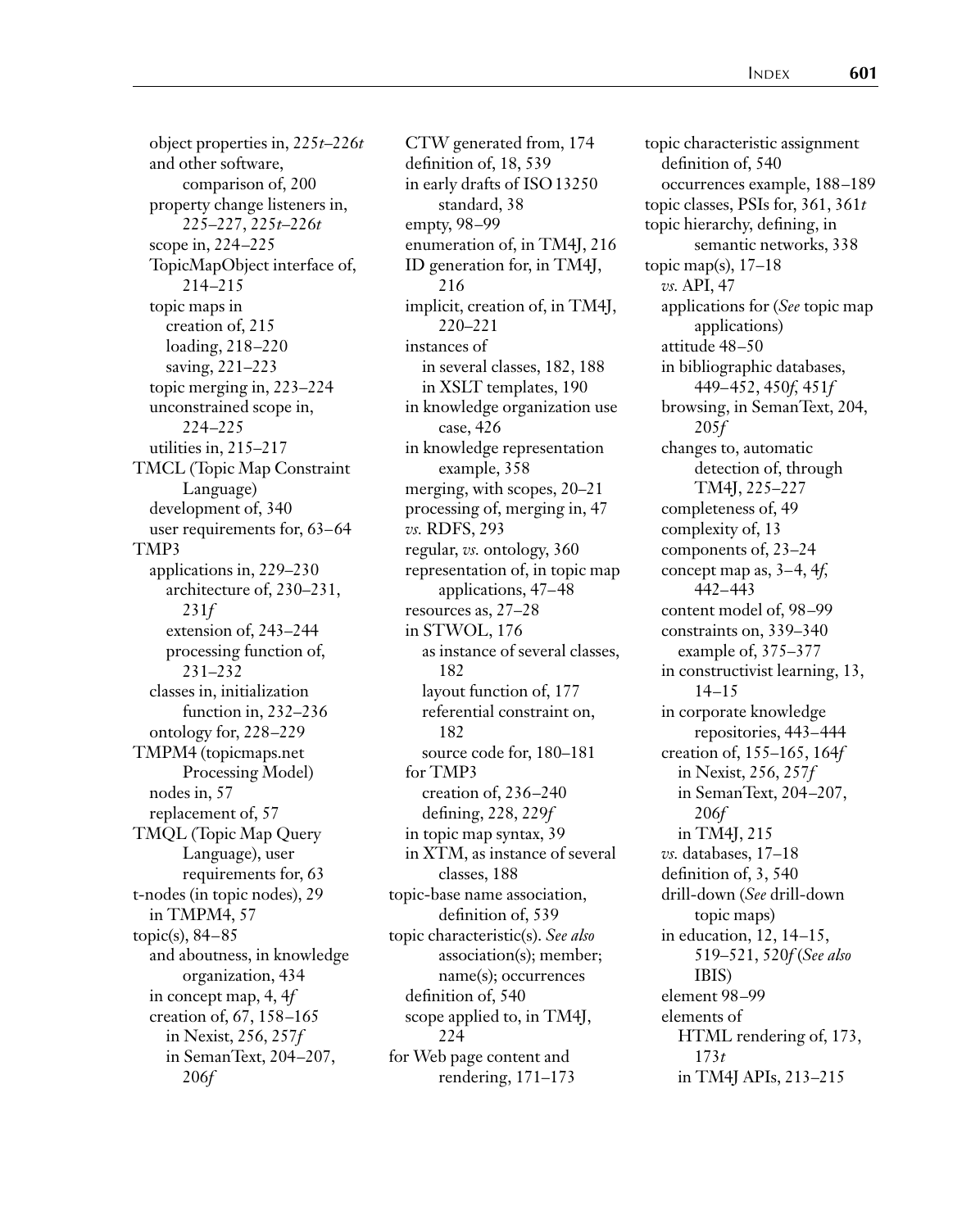topic map(s) (*cont.*) empty, 98–99 extensibility of, 292–293 extraction of information from, 353 formal semantics in, 435–436 future of, 66, 449–452 in GooseWorks Toolkit, 261–262 with IBIS, 523–525, 523*f,* 524*f,* 525*f* and indexing views, 438 information and reality in, 33 for information presentation, 17 innovation of, 429–430 for knowledge bases, existing, 171 for knowledge management, 353–354 *vs.* HTML editors, 170, 170*f* and knowledge organization future of, 449–452 impediments to adoption of, 428–430 overlap between (KOxTM), 384–385, 386–391 potential value of, 427–428 recurring challenges in, 430–438 relation of, 386 uses of, 439–447 *vs.* knowledge organization systems, 428 knowledge organization systems exported to, 433, 441–442 for knowledge representation, 507 as knowledge webs, 477 for life sciences, purpose of, 149 limited deployment of, 428–429 loading, in TM4J, 218–220

merging, 20–21 in SemanText, 207 merging in, and knowledge organization, 436–438 for MP3 collection (*See* TMP3) neutrality of, 18, 25 in Nexist, as container, 249–251 and ontologies, comparison of, 125–126 ontology-driven (*See* ontology-driven topic map(s)) origins of, 17–18, 37–40, 65 perspectives for, 9 purpose of, 82 and RDF combination of, 295–296 comparison of, 292–293, 294–295, 330 relation of, 18 ready-to-use, definition of, 535 reification of, by root topic, 174 in relational indexing, 434 and relevance, 434 representation in, of incomplete knowledge, 431 saving, in TM4J, 221–223 and semantic networks, 293 comparison of, 330 in SemanText, 204 in semantic retrieval, 434 in Semantic Web, 2, 17–18, 511 and software applications, independence from, 18 standards and specifications for, 11 and SQL, for persistent storage, 250–251 subject-centric nature of, 43 for TMP3, extension of, 243–244

use cases for, knowledge organization as, 424–438 usefulness of, 3 uses of, 268 validation in, in semantic networks, 340 view construction for, 4–5 visualization of (*See* visualization) for Web navigation, 23, 171 Web site references for, 7 and XSLT, benefits of, 167 topic map applications from GooseWorks, 261 topics represented in, 47–48 topic map concepts, expression of, in ISO 13250, 26 Topic Map Constraint Language (TMCL) development of, 340 user requirements for, 63–64 TopicMapObject interface, of TM4J, 214–215 topic map objects, creation of, in TM4J, 215 topic map paradigm definition of, 541 evolution of, 65 future of, 66 philosophy inherent in, 48–50 Topic Map Query Language (TMQL), user requirements for, 63 topic map schema, in knowledge representation, 359–360 topicmaps.net Processing Model (TMPM4) nodes in, 57 replacement of, 57 topic map software, 64–65 open source, 13 proliferation of, 51, 52*f* Web site references for, 9 TopicMaps.Org, 39–40, 51, 52*f,* 53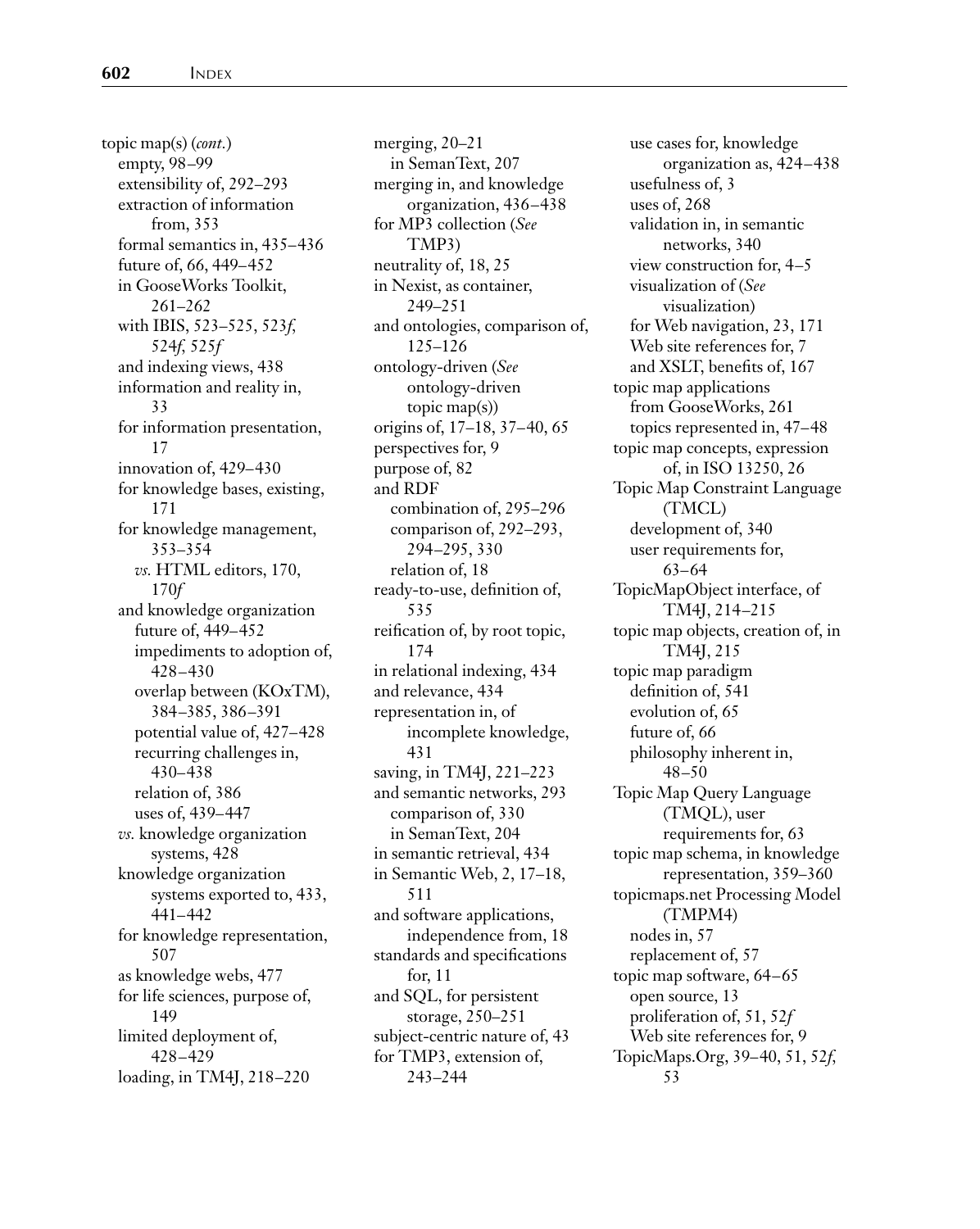topic map templates definition of, 541 in knowledge representation, 359, 360–362 TopicMap topic, construction of in CTW, 158, 159*f* Topic Navigator (Mondeca), 270, 272*f,* 519, 520*f* topic-occurrence association, definition of, 542 topicRef, 27 for explicit referencing, 28 in member elements, 89–90, 89*n* in scope, 87–88 for subject identification, 86–87 topic-subjectIndicator assertion type, 58 topic types definition of, 542 filtering for, 195 semantics of, in XTM specification, 25 in XSLT templates, 177 querying, 188–190 TouchGraph, 202–203, 202*f,* 203*f* transitive relationships in knowledge representation, 365 PSIs for, 365*t* in semantic networks, 328, 337 Translator modules, in TMP3, 230 tree visualization, 271–275 trust building, for PSIs, 76 in PSIs, 75 type. *See* class type hierarchies, in semantic networks, 334–339

#### **U**

UML (Unified Modeling Language), 62

UMLS (Unified Medical Language System), project, reuse of, in ontology-driven topic maps, 130 unconstrained scope in CTW implementation, 174 definition of, 542 in TM4J, 224–225 unification, in logic programming, 118 Uniform Resource Indicators (URIs) in Nexist, 259, 259*f* in XTM addressing, 25, 54 Universal Interactive Visualization Tool (UNIVIT), 270, 273*f* universal knowledge organization systems, 401–402 *vs.* domains, 431–432 for internet resources, 417–419 universe of discourse, defining, for ontologies, 127 University of Maryland, PARKA, 111 UNIVIT (Universal Interactive Visualization Tool), 270, 273*f* unstructured information definition of, 104*n vs.* structured information, 34 URIs (Uniform Resource Indicators) in Nexist, 259, 259*f* in XTM addressing, 25, 54

#### **V**

validation, in topic maps, in semantic networks, 340 values, in RDF, 285–286 variant element type, 97–98 variant names (XTM), 20, 97–98 in CTW generation, 169 definition of, 98, 542

*vs.* display name/sort name, 27, 54 nesting of, 27 varlink, *vs.* xlink, 27 view, construction of, for XTM document, 4–5, 7 views-based indexing, 423–424 in knowledge organization, 408 virtual cities, for visualizations, 279–280, 280*f,* 281*f* virtual reality, for visualization, 279, 279*f* viruses, classification of, 154–155 visual(s), dynamic, language transmitted through, 480 visual data-mining tools, for visualization, 278–280 visualization current, 270 graphs and trees for, 271–275 hyperbolic geometry for, 273, 274*f* maps for, 275–278 navigation requirement for, 268, 269–270 in graphs and trees, 273–275 in virtual worlds, 280 representation requirement for, 268–269 in graphs and trees, 271–273 in maps, 275–278 in virtual worlds, 279–280 usefulness of, 267 virtual reality for, 279, 279*f* visual data-mining tools for, 278–280 vocabulary, as ontology, 125, 126*f*

#### **W**

Warren Abstract Machine (WAM), 118 Web browsers, use of, 103 Web navigation metadata for, 22–23 topic maps for, 23, 171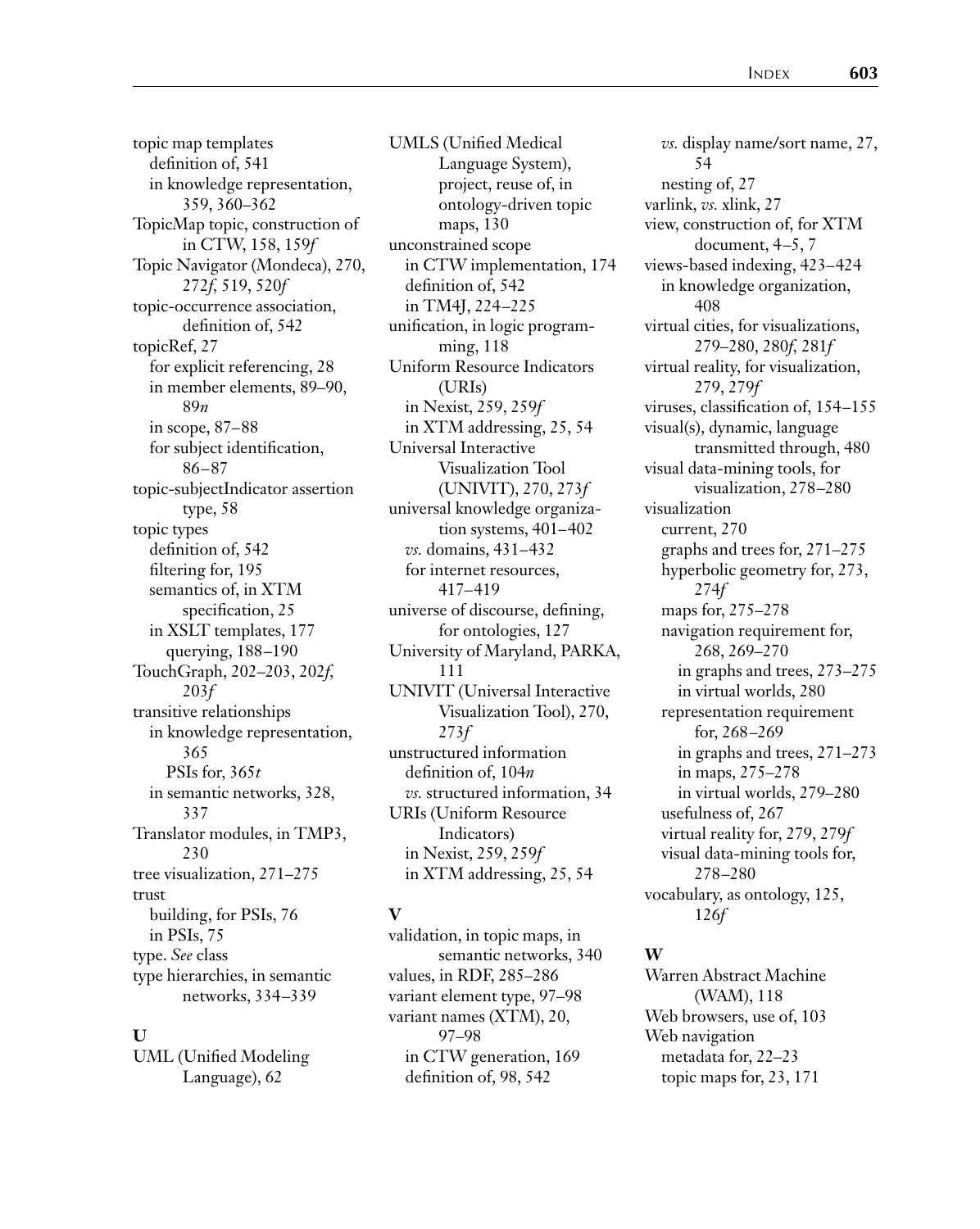Web portal maintenance of, 167 topic maps for, 445–446 WebSGML, correspondence to XML, 35 Web site CTW-based design of, 169, 172–173 maintenance of, 168–169 merging of, 174 source code for, 177–178, 179*f* definition of, 167 maintenance of, HTML editors *vs.* topic maps for, 170, 170*f* ontology of, design of, 171 sitemap for, control of, with association, 195–196 source code for, XTM as, 171–173 Web site references for topic map, general, 8 for topic map software, 9 updating of, xxii weightings, in SemanText, 210 Weinberger, David, on the Web, nature of, 1 Whataburger model for topic maps, 38 Whittaker, R. H., 151 Wiki Web sites, 68 World Wide Web. *See also* Web design of, by Tim Berners-Lee, 39 finding information on, 41 formal languages in, 35*n* information on, from relational databases, 106 logic and constraint programming on, 119 meanings shared on, 507, 509–510 ontological engineering applications and, 124 purpose of, 507

semantic communication and, revolution in (*See* Semantic Web) as social realm, 1 World Wide Web Consortium, web address of, 35*n* writing language transmitted through, 479 paradigm shift in, 498

#### **X**

xinclude:include, 193–194 xlink, in XTM specification, 27, 54 xlink:href attribute constraint imposed by, in STWOL, 181 function of, 85 XML (eXtensible Markup Language) angle brackets used in, 81 content-based tagging in, 353 elements in, 81 formatting conventions for, 15 function of, 22 and HTML, transformation into, 7 (*See also* XTM document, and Web pages) with IBIS, 523–525 ontological extensions to, 124 for ontologies, 120–121 in RDF, 285, 288–291 namespaces in, 288–290, 289*f,* 290*f* for relational databases, 46 semantic extensions to, 124 and semantic interoperability, 388 syntax of, 39 topic maps built from parsing, 206–207, 208*f* WebSGML in, 35 XML InfoSet, 46*n,* 62 xml declaration line, in topic maps, 98

XML Ontology Exchange Language (XOL), 120, 124 XML topic map specification. *See* XTM specification XSLT layers in CTW, 182–183 XSLT style sheets in CTW back-end layer of, 182 HTML from, 184 topic-specific, 184–186, 187*f* layout layer of, 182–187 namespace declaration in, 186–187 presentation layer of, 182 XSLT technology and topic maps, benefits of, 167 uses of, 168 for XML to HTML transformation, 7 XSLT templates in CTW, 183–184 for occurrences, 192–193 topic instances determined by, 190 topic-specific, 184–186, 187*f* topic types for, 177 querying, 188–190 XTM Authoring Group, xxii, 26 XTM document of concept map, 5–7 view for, 7 and Web pages, transformation into, 13 (*See also* XML, and HTML) XTM elements, number of, 83 XTM engine as API, for knowledge management, 252 in Nexist, 251–254, 252*f,* 253*f* XTM framework. *See* CTW (Creative Topic Map Websites) framework XTM specification addressing in, 25–26 conceptual model for, 26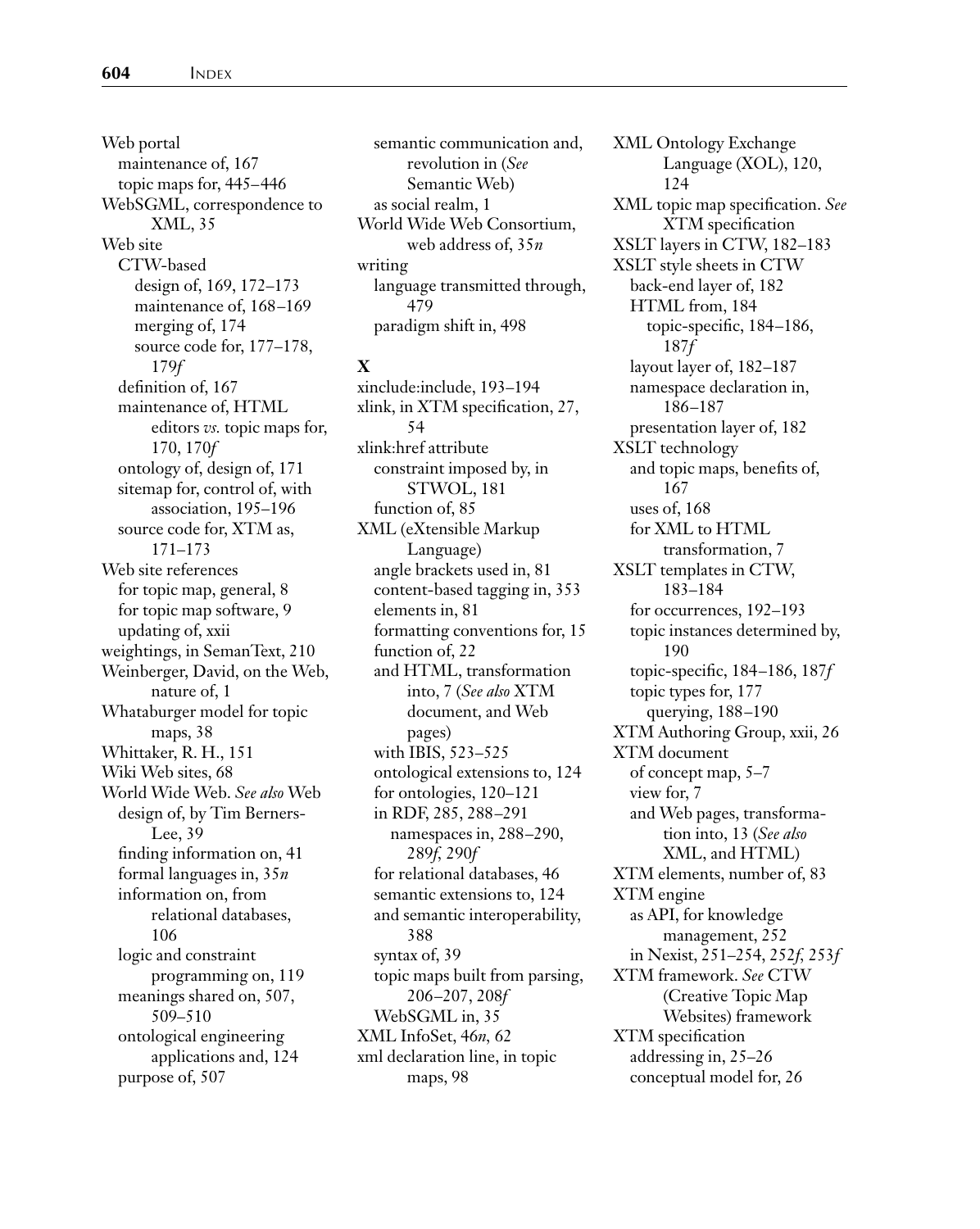constructs for, documentation for, in syntax layer, 62 creation of, 39–40 design of, 23–25 DTD for, 26, 55 element types in, 27 evolution of, xxii facets and, lack of, 29 future of, 66 history of, 10, 23, 24*f,* 53 *vs.* ISO 13250, 53–54 markup of, *vs.* RDF, 297

in Nexist, use cases for, 248 ontologies coded with, 127–128 ontology-driven topic maps in, 129–130 philosophical perspective of, 10–11 processing model for, 29 published subjects in, 29 purpose of, 39 and RDF, 14 referencing in, explicit, 28–29

reification in, of topics, 27–28 release of, 53–54 semantics in, 25 support for, in SemanText, 204, 209 variant names in, 27 varlinks in, 27 XTM technology, conception of, xxii

#### **Y**

Yahoo, topical organization of, 41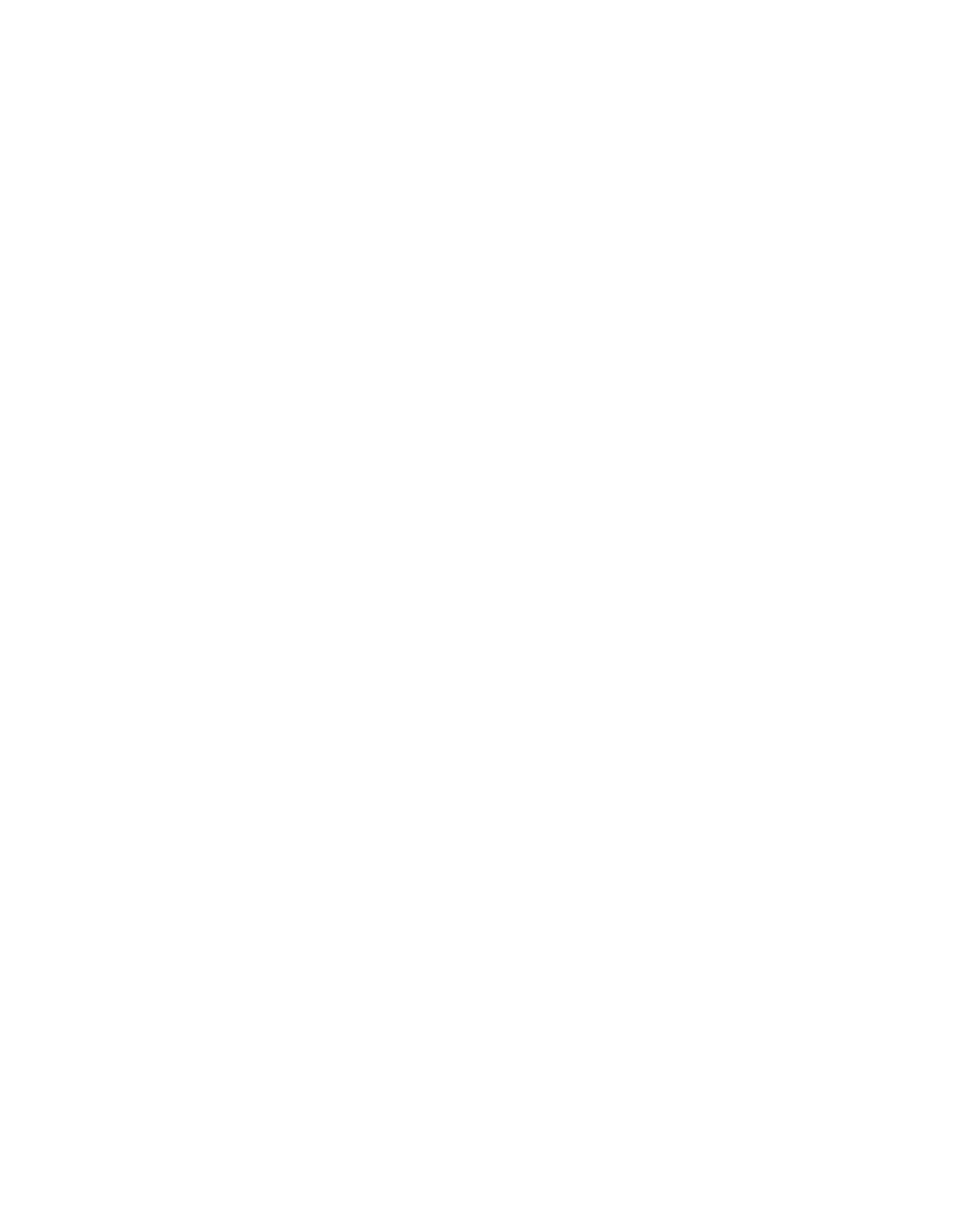# **Also Available from Addison-Wesley**



0-201-73063-4 0-201-74852-5 0-201-65796-1







0-672-32374-5 0-201-70914-7













0-672-32354-0 0-201-75081-3 0-201-77004-0



0-201-74095-8



0-201-77641-3





0-201-74960-2



0-201-70344-0

XML of Edition













0-201-70359-9 0-201-65764-3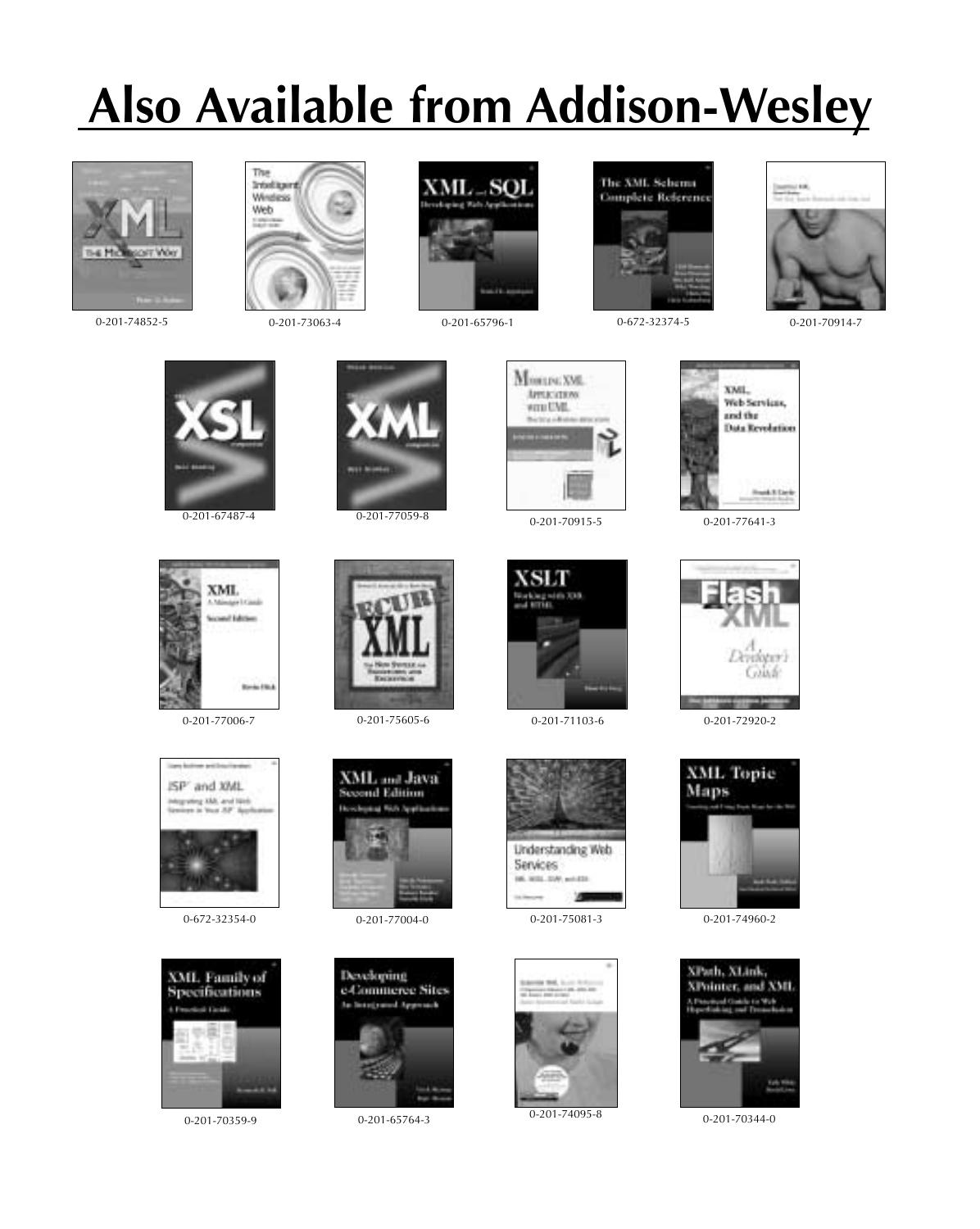

### www.**informit**.com

**Articles Books Free Library Expert Q&A Training News Downloads**

**Solutions** 

**you know**

**and trust.**

**from experts**

Free, indepth articles and supplements

- Master the skills you need, when you need them
- Choose from industry leading books, ebooks, and training products
- Achieve industry certification and advance your career
- Get answers when you need them from live experts or InformIT's comprehensive library



Addison **Wesley** 

Addison-Wesley and InformIT are trademarks of Pearson plc / Copyright©2000 pearson

## www.**informit**.com

nformi1 (I at these Public Description and Perfect amn

**NETWORKING**

**PROGRAMMING**

**OPERATING SYSTEMS**

**WEB DEVELOPMENT**

**CERTIFICATION**

**AND MORE…**

## **Expert Access. Free Content.**